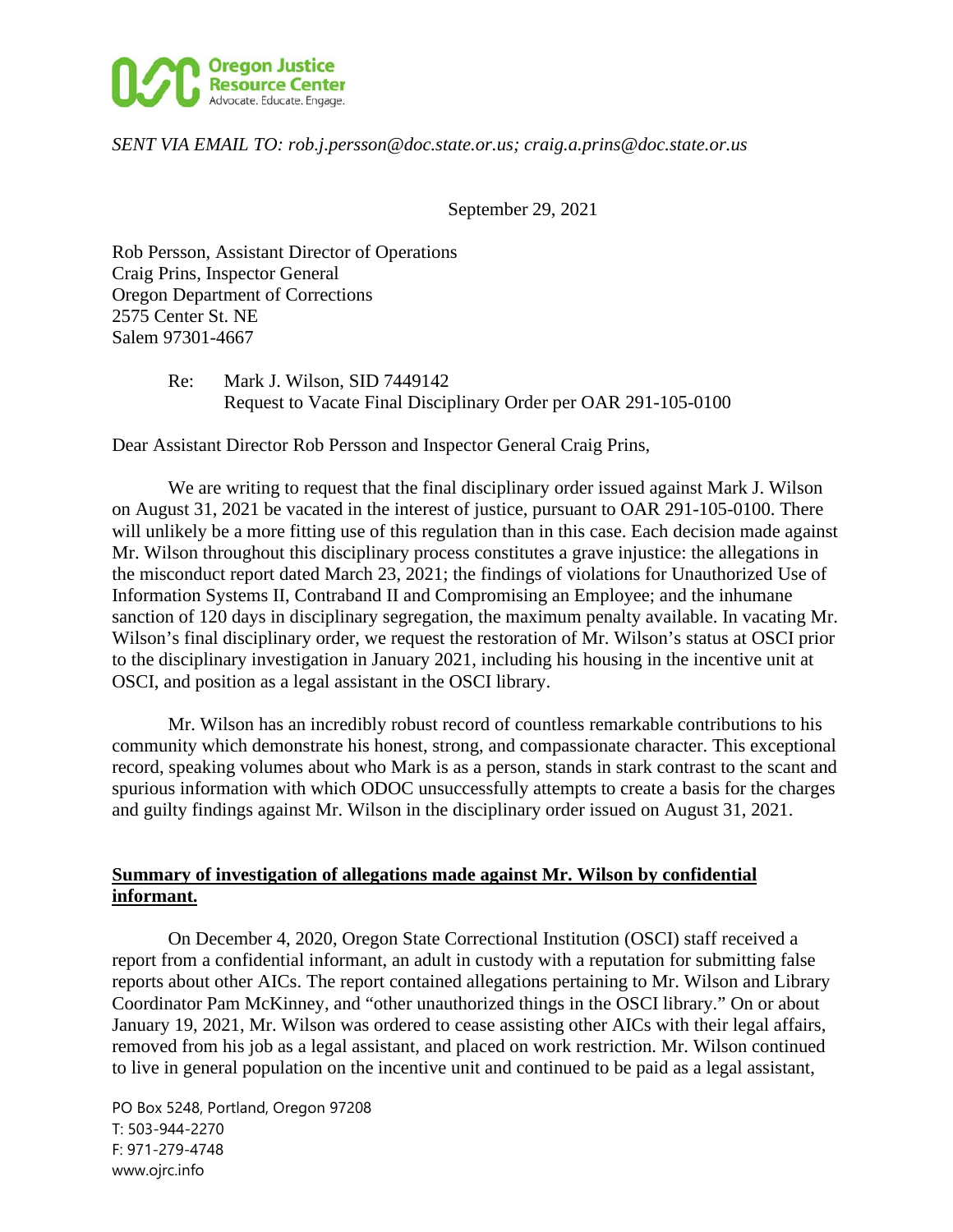while ODOC's Special Investigation Unit (SIU) investigated the allegations made by the confidential informant. On or about January 21, 2021, Ms. McKinney was removed from the OSCI library and stationed at a desk in another facility. On March 23, 2021, ODOC initiated a misconduct report against Mr. Wilson. On April 15, 2021, Ms. McKinney, following what she described as a "brutal" four- to six-hour interrogation by ODOC employees, resigned from ODOC because she was forced to "[e]ither resign or lose the [retirement] money match." On August 4, 2021, Mr. Wilson received a misconduct report with the following charges: 4.15 Compromising an Employee (Major); 1.11 Contraband II (Major); 1.25 Unauthorized Use of Information System 1 (Major); and 4.01 Disobedience of an Order I (Major). A copy of the misconduct report is enclosed. On August 10, 2021, Mr. Wilson had his first disciplinary hearing, during which he sat shackled in a cage and was unable to access and read the materials he had prepared to defend himself. On August 31, 2021, he was found guilty of Contraband II and Compromising an Employee, sentenced to the maximum penalty of 120 days in disciplinary segregation, also known as solitary confinement, and immediately taken to the Disciplinary Segregation Unit.

The record of this matter, further discussed below, reveals that Mr. Wilson is being unjustly and cruelly punished for carrying out his prescribed duties as a legal assistant, and is being wrongfully held accountable for the independent actions and decisions of his supervisor, Library Coordinator Pam McKinney. Mr. Wilson's duties as a legal assistant are provided for in ODOC regulations and were overseen and authorized by Ms. McKinney, a veteran of ODOC for over 20 years before her resignation.

## **Summary of the robust record evidencing Mr. Wilson's strong moral character and profoundly meaningful service to others.**

Mr. Wilson has been incarcerated since 1987 and has spent over 30 years in the custody of the Oregon Department of Corrections (ODOC) for a crime he committed at age 18. It is welldocumented that Mr. Wilson is truly an exceptional human being, a person of immense compassion and wisdom, and has lived many lives' worth of profoundly meaningful service to others. Throughout his incarceration, he has met, assisted, and positively influenced the lives of countless people, not only being a support to fellow AICs, but also to many individuals in the outside community. He has been a hospice worker, serving others in their darkest hours and touching the depths of humanity in a way few ever will. He has created education groups and programs within the prison that have positively shifted the trajectory of many, many incarcerated individuals, which has a far-reaching impact on the families of AICs, on the prison environment, and on the general community. He has served tirelessly as a legal assistant for decades, giving hope and a voice to incarcerated individuals who would otherwise be invisible and buried by the system. This only scratches the surface of Mr. Wilson's service to others. Enclosed is a summary of Mr. Wilson's contributions to his prison community and the broader community.

Those who encounter Mr. Wilson quickly recognize how special he is. He has the ongoing support of so many: legislators, educators, spiritual leaders, victim support specialists,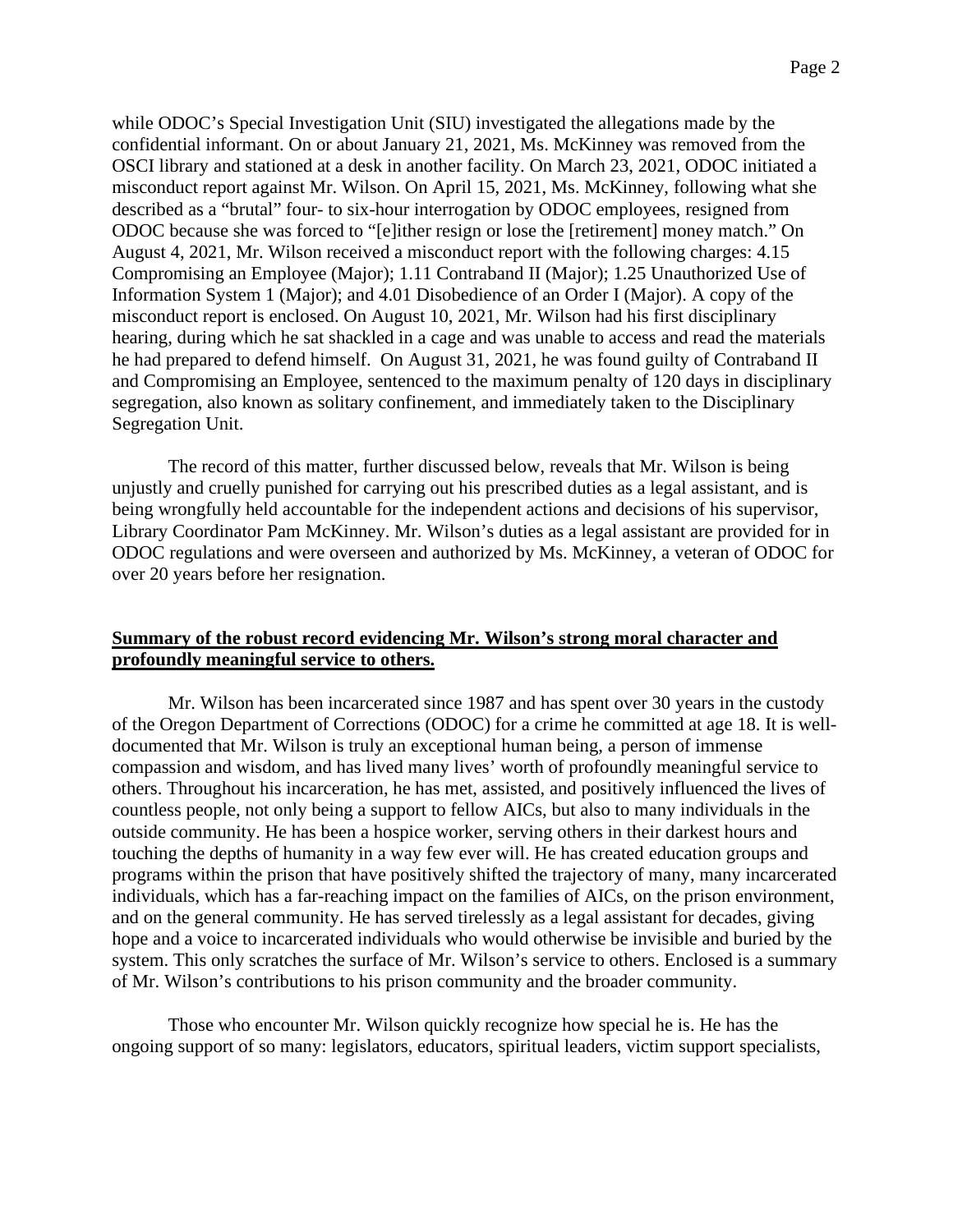attorneys, mental health providers, incarcerated and formerly incarcerated people, and his greatest and most devoted supporters, his mother, father, aunt, and grandmother.

Mr. Wilson has always done this good work within the parameters of what is authorized by ODOC. Since entering prison in 1988, until this recent discipline action, Mr. Wilson had only incurred a single, low-level rule violation, for being in an unauthorized area on August 22, 1991. Twenty-nine years ago, Mr. Wilson joined approximately 20 co-workers in protesting wage issues that their employer, UNIBASE, refused to resolve. The protest consisted of not returning to work after lunch one afternoon. Mr. Wilson returned to his cell after lunch instead of going to his work assignment. He was sanctioned to spend seven days in segregation and pay a \$100 fine. He was also banned from holding a preferential prison industry job for one year, but the ban was rescinded after six months of clear conduct.

Mr. Wilson's positive discipline record and his remarkable contributions are a reflection of his character and his deeply held personal values. Dr. Rex Newton, who was an ODOC mental health therapist for over 35 years, wrote in a 2019 letter to the Oregon Board of Parole, "The maturity and personal growth with which [Mr. Wilson] has gone about serving his prison community is exemplary and a model for all whether living in prison or the free community . . . I truly admire who he has become." Dr. Newton further expresses that Mr. Wilson genuinely possesses "a positive moral compass demonstrated over time, commitment to the service of others, continual education and a faith based belief in the goodness of humanity."

## **Mr. Wilson's decades-long misconduct-free history as a legal assistant and summary of the longstanding procedures within the OSCI library.**

Mr. Wilson has worked as a legal assistant since 1989, beginning at OSCI. In June 1990, he was transferred to Oregon State Penitentiary (OSP). He worked as a legal assistant at OSP from November 1991 until September 2004, when ODOC retaliated against him for his assistance in a civil lawsuit by transferring him to Eastern Oregon Correctional Institution (EOCI). The lawsuit resulted in a court order requiring ODOC to provide adequate medical care to prisoners with Hepatitis C. At EOCI, Mr. Wilson was not allowed to work as a legal assistant. Michelle Burrows, the attorney who filed the Hepatitis C case, filed a retaliation lawsuit on Mr. Wilson's behalf, and as a result, Mr. Wilson was transferred back to OSCI in January 2008.

From July 2012 until earlier this year, Mr. Wilson worked as a legal assistant at OSCI. During these nine years, Mr. Wilson worked under the supervision of at least five library coordinators. He was hired as a legal clerk in February 2012 by Library Coordinator Greg Hunter, who remained his supervisor when Mr. Wilson became a legal assistant a few months later. It was under the supervision of Mr. Hunter that Mr. Wilson learned the protocols and procedures for legal assistants in the OSCI library. As former OSCI legal assistants and library coordinators would attest, library coordinators rely on the honesty, professionalism, and skills of the legal assistants to carry out the work, recognizing that legal assistants have privileges not afforded to other AICs. Mr. Wilson could not have remained in the position of legal assistant for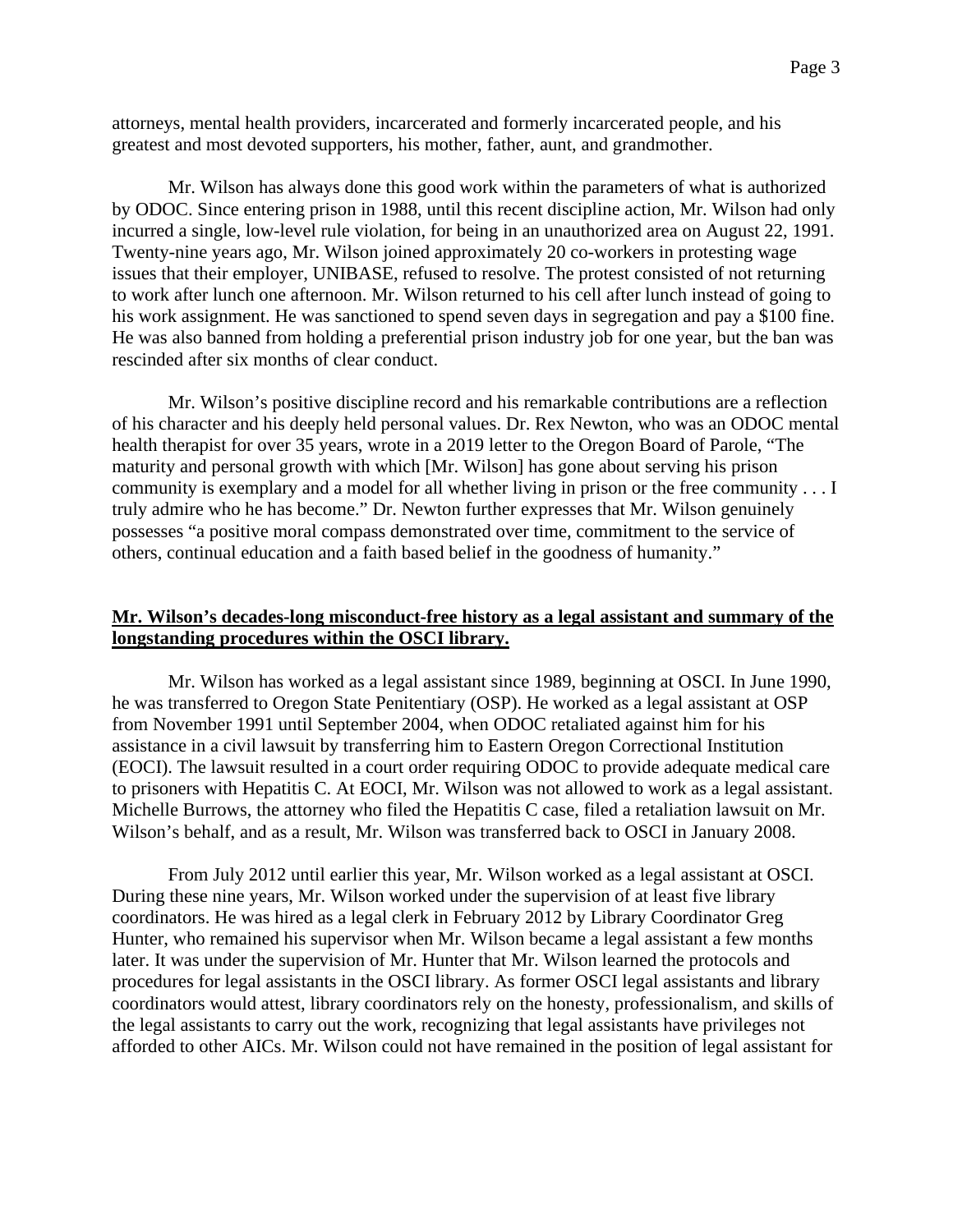so many years, through multiple library coordinators, if he did not conduct himself appropriately and only as authorized.

Under ODOC regulations, library coordinators are "responsible for supervising facility legal libraries and the provision of law library services to inmates," and for prioritizing and assigning activities to the legal assistants. Library coordinators "may instruct inmates on how and where to access requested law library services and other resources, but may not offer advice or directly assist an inmate with their legal issues, case or matter." OAR 291-139-0150. Legal assistants "are assigned to work in the facility law library by the library coordinator to help guide and assist other inmates in legal research and document preparation on a prioritized basis as assigned by the library coordinator." OAR 291-139-0160.

In accordance with these rules, Mr. Wilson received assignments from the library coordinators to assist AICs on matters including but not limited to: appeals of convictions and sentences, conditions of confinement challenges, Board of Parole issues, child custody and visitation matters, dissolution proceedings, wills and estates, and other civil actions. Throughout his nine years as a legal assistant at OSCI, Mr. Wilson was authorized by library coordinators to conduct research, prepare documents, and develop working relationships with attorneys, prisoner and mental health advocacy groups, court staff, Board of Parole personnel, and other professionals. These privileges allowed Mr. Wilson to effectively conduct his duties assisting the AICs who were assigned to him.

Mr. Wilson could only carry out this work with the knowledge of, approval by, and assistance of the library coordinators. Legal assistants have no access to the internet, no email accounts, and no phone access other than what is available to all AICs, which are phones on their living units or legal calls scheduled by the library coordinator. If Mr. Wilson or other legal assistants needed to contact people outside of the institution by phone, the library coordinator would schedule a legal call. If Mr. Wilson or other legal assistants needed to contact people outside of the institution by email, the library coordinator would send and receive emails through the library coordinator's ODOC email account and then print out the message and attachments or put them on work thumb drives for the legal assistant and AIC. If Mr. Wilson or other legal assistants needed to access information from the internet, they would make a request to the library coordinator who would then print out the requested information.

At OSCI, it was standard procedure, as authorized by library coordinators, to print the first copy of any document that a legal assistant was working on for an AIC from the legal assistant's standalone printer without charging the AIC. AICs paid for any subsequent copies of documents.

Also as authorized by the OSCI library coordinator, AICs who are working on legal matters can store their legal materials on a thumb drive and take them home when they leave the institution. Legal assistants are also authorized to use thumb drives to store work that they are doing for AICs assigned to them. Again, legal assistants do not have access to the internet. So, any information that is stored on the thumb drive from the internet is done by the library coordinator.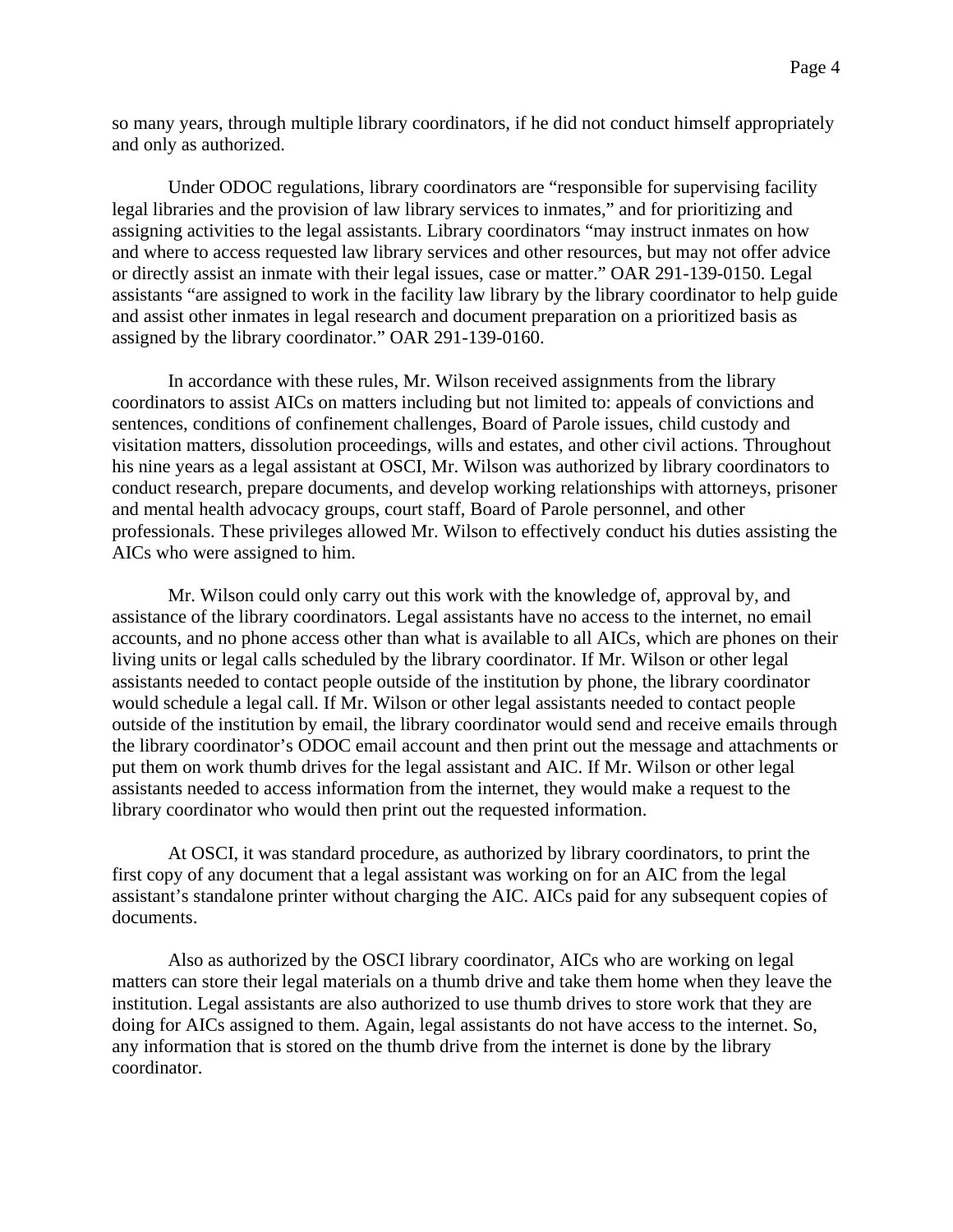Consistent with Mr. Wilson's behavior for the past thirty years in ODOC custody, Mr. Wilson always carried out his duties as an OSCI legal assistant in accordance with ODOC rules and as authorized by his supervisor.

## **The misconduct report and final order do not include any unauthorized conduct by Mr. Wilson to substantiate the charges brought against him or the findings of violations.**

The allegations contained in the misconduct report, dated March 23, 2021 and submitted on August 4,  $2021<sup>1</sup>$  $2021<sup>1</sup>$  $2021<sup>1</sup>$  and the findings of violations in the final order, dated August 31, 2021, are entirely unsupported by substantiating evidence. Instead, the misconduct report and final order clearly reveal that Mr. Wilson was charged and found in violation of the rules for (1) assisting AICs completely within the proper bounds of his position as a legal assistant and as authorized by Library Coordinator Pam McKinney and four previous library coordinators; and for (2) actions and decisions made by Ms. McKinney, of her own volition, which were encouraged and condoned by the ODOC director and administration.

Mr. Wilson was charged with: Disobedience of an Order I (4.15), Unauthorized Use of Information Systems I (1.25), Contraband II (1.11), and Compromising an Employee (4.15). He was found in violation of: Unauthorized Use of Information Systems II (1.26), Contraband II (1.11), and Compromising an Employee (4.15).

The evidence offered for each charge and violation is addressed in detail below. Some repetition of the facts is provided in order to make clear that each individual allegation lacks any basis in fact to justify the actions taken against Mr. Wilson.

## Disobedience of an Order I (4.15)

Mr. Wilson should never have been charged with Disobedience of an Order I, which was ultimately dismissed. The charge was based on protocols and procedures that had long been authorized by library coordinators at OSCI. In the misconduct report, the investigator explains that the charge was based on Mr. Wilson disregarding and violating OAR 291-139 (Legal Affairs), OAR 291-131 (Mail), and OAR 291-86 (AIC Access to Automation). The investigator concludes that those OARs were violated because the investigator reviewed "hundreds of emails, from January 2020 to January 2021, between Ms. McKinney and individuals in the community. These emails were both incoming and outgoing. Most of these emails were with individuals at an outside justice resource firm, or [with] attorneys and other professional[s]. All of the individuals are associated with AIC Wilson in some manner." It has been a longstanding procedure in OSCI for library coordinators to help legal assistants communicate, through email and scheduled legal calls, with attorneys, prisoner and mental health advocacy groups, court staff, Board of Parole personnel, and others to effectively assist assigned AICs with their legal matters. The

<span id="page-4-0"></span><sup>&</sup>lt;sup>1</sup> Misconduct reports are commonly dated on the date the report is started rather than date completed and submitted.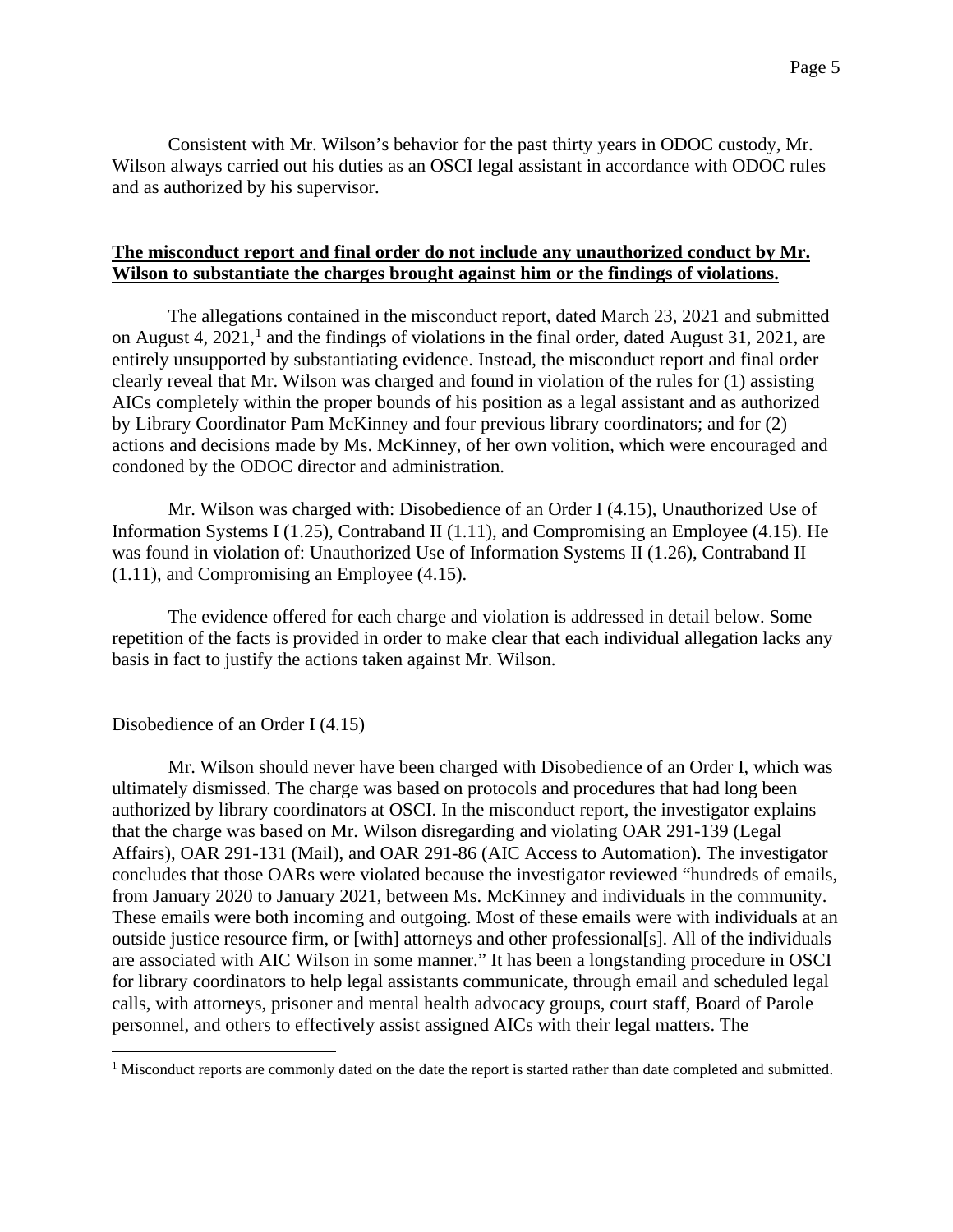investigator further asserts that "Ms. McKinney's actions of sending and receiving emails, containing messages, and attached legal documents saved AIC Wilson at least \$387.40." Again, it is a longstanding practice for OSCI library coordinators to send and receive emails and print emails and attachments for AICs. Furthermore, all the activities described in the misconduct report were actions taken by Ms. McKinney.

#### Unauthorized Use of Information Systems II (1.26)

Similarly, the charge of Unauthorized Use of Information Systems I should never have been brought against Mr. Wilson. The finding of Mr. Wilson to be in violation of the lesser included rule, Unauthorized Use of Information Systems II, is likewise baseless. The final order states that Mr. Wilson is in violation of Unauthorized Use of Information Systems II because he "made copies, viewed video or listened to audio files for personal use . . . that exceeded the conditions of use or access granted by the Director, functional unit manager, or designee." However, all conduct described was either authorized by Ms. McKinney or done by Ms. McKinney, of her own volition, for AICs.

While the final order does not otherwise refer to Mr. Wilson making copies, the misconduct report states that the charge of Unauthorized Use of Information System I was based on Mr. Wilson printing a copy of work for AICs' legal affairs from the standalone printer at the legal assistant work area without charging the AICs. As explained above, this was a procedure authorized by library coordinator Ms. McKinney, as well as the previous four library coordinators.

The referenced audio files and video were files downloaded and put on thumb drives by Ms. McKinney of her own accord. Mr. Wilson did not request any of these materials. Ms. McKinney downloaded music and put the files on thumb drives so that AICs who worked in the library, such as the legal assistants and law clerks, could listen to music while they worked. The AICs could only assume that Ms. McKinney had authorization to do so, and that she did this to create a more productive, pleasant, and "normal" work environment. In fact, Ms. McKinney was regularly instructed to create a "normal" and humane environment for AICs by the ODOC director and administration, as further explained below.

Similarly, Ms. McKinney downloaded a video onto Mr. Wilson's work thumb drive, not at his request, but of her own volition. Ms. McKinney exchanged emails with a former AIC's partner about new children in their lives, Ms. McKinney's grandchild and the former AIC's child. None of the emails were addressed to Mr. Wilson or made any mention of Mr. Wilson. Knowing that Mr. Wilson and other AICs at OSCI knew this former AIC, Ms. McKinney downloaded the video and a few photos of the child and asked Mr. Wilson to show them to other AICs who came into the library. Again, Mr. Wilson could only assume that Ms. McKinney was authorized to do this. This action was consistent with the "normal" and pro-social community environment that Ms. McKinney, a 22-year ODOC employee, created in the library. The library environment Ms. McKinney created, which AICs were accustomed to, is further explained in a later section.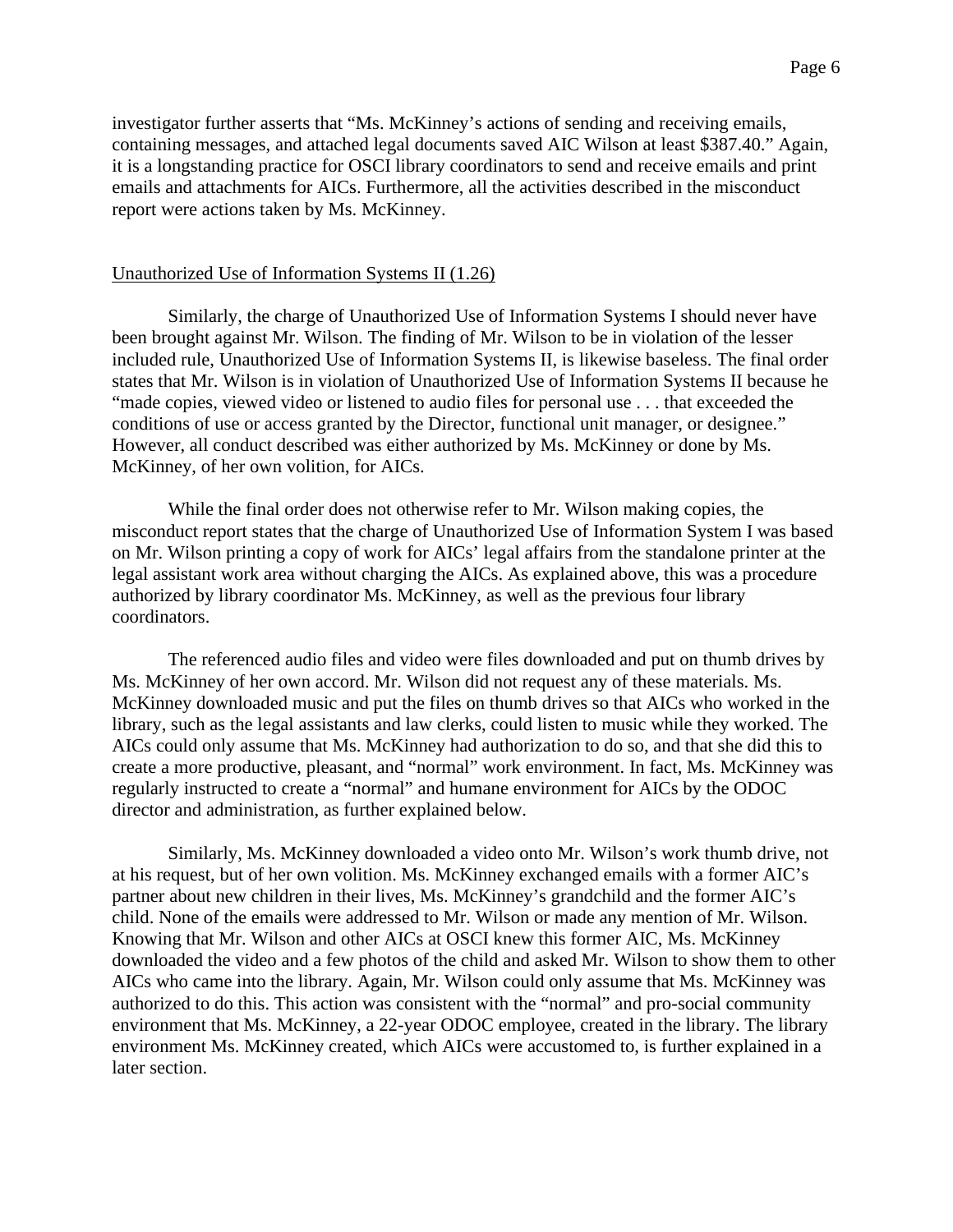Finally, the suggestion that any of this occurred for Mr. Wilson's "personal use" is without evidence. The conclusion that Mr. Wilson is in violation of Unauthorized Use of Information Systems II is baseless and should be vacated in the interest of justice.

#### Contraband II (1.11)

The finding of Mr. Wilson to be in violation of Contraband II is entirely unfounded. The alleged violation is based on actions and decisions made by Ms. McKinney of her own volition, which were encouraged and condoned by the ODOC director and administration.

The final order states,

There is a preponderance of evidence AIC Wilson was in possession of contraband that was not authorized that created a threat to the safety, security, or orderly operations of the facility as AIC Wilson was in possession of an unauthorized plastic child's toy phone in AIC Wilson's work area, photographs of a former AIC on AIC Wilson's thumb drive that is to be utilized for work as the Legal Assistant, a video of a former AIC on AIC Wilson's thumb drive that is to be utilized for work as the Legal Assistant, music on the thumb drive that is to be utilized for work as the Legal Assistant.

An AIC commits a Contraband II violation when an "AIC *possesses* contraband, including that listed in Contraband I and Contraband III, that *creates a threat to safety, security or orderly operation of a facility*, including but not limited to: [ ] Tobacco or smoking paraphernalia, unauthorized medication, items of barter, checks, money under \$10, or unauthorized explicit material; or [ ] Items that were obtained by threats of or actual theft, forgery, or coercion." OAR 291-105-0015(1)(e) (emphasis added). The discipline rules define "possession" as "To have physical possession of or otherwise exercise dominion or control over property." OAR 291-105-0010(34).

#### *Plastic child's toy phone*

The misconduct report and final order explain that the investigator searched Mr. Wilson's work area in the library and found a "white plastic child's toy phone," which Ms. McKinney said she purchased with her own money and gave to Mr. Wilson without supervisor approval, constituting a Contraband II violation. Here is an accurate image of the child's toy phone referred to in the reports: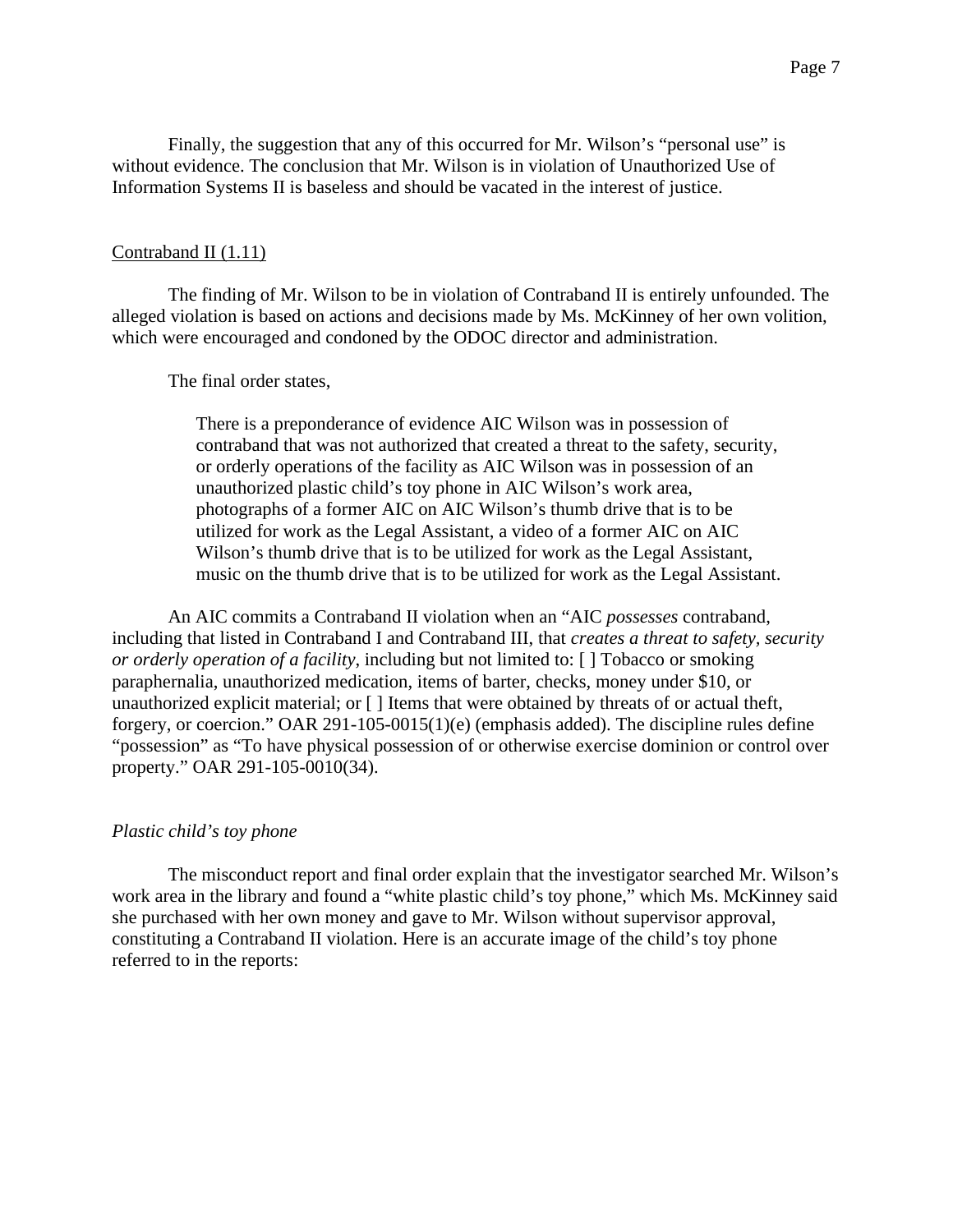

The investigator omitted from the misconduct report that Ms. McKinney placed this toy phone on Mr. Wilson's work area desk as a joke, not as a gift. Mr. Wilson did not request this item and he did not exercise control of this toy in any way that could constitute a violation of Contraband II. This toy was placed in the library by Ms. McKinney of her own accord, and it remained in the library.

No explanation is given as to how the presence of the toy in the library created "a threat to the safe, secure, and orderly operation of the facility," a required element of a contraband violation, other than to allege that Mr. Wilson engaged in an "unauthorized relationship with an employee," which is baseless, as explained below. In fact, within the community-like environment Ms. McKinney sought to create in the library, the existence of the toy phone could hardly be deemed irregular or inappropriate. The toy was just one of many playful items that Ms. McKinney brought in and placed throughout the library. For example, as recent as August 2021, in the OSCI library there is a clock that Ms. McKinney made from personal pictures and a plastic container with fake fish, meant to resemble an aquarium. Ms. McKinney also often decorated the library with festive items for various holidays, like Halloween and Christmas – including bringing in reindeer antlers for AICs to wear.

Ms. McKinney, like many ODOC staff, received regular emails from ODOC administration encouraging staff to interact with AICs according to the "Oregon Way" – the ODOC philosophy that AICs are to be treated "in a normalized environment and in the most humane way possible."<sup>[2](#page-7-0)</sup> ODOC Director Colette Peters has consistently stated publicly the

<span id="page-7-0"></span><sup>2</sup> Written Testimony, House Judiciary Committee, HB 3146, (March 20, 2019) (statement of the Oregon Department of Correction Director Colette Peters), *available at*

https://olis.oregonlegislature.gov/liz/2019R1/Downloads/CommitteeMeetingDocument/175702; *see also e.g*.,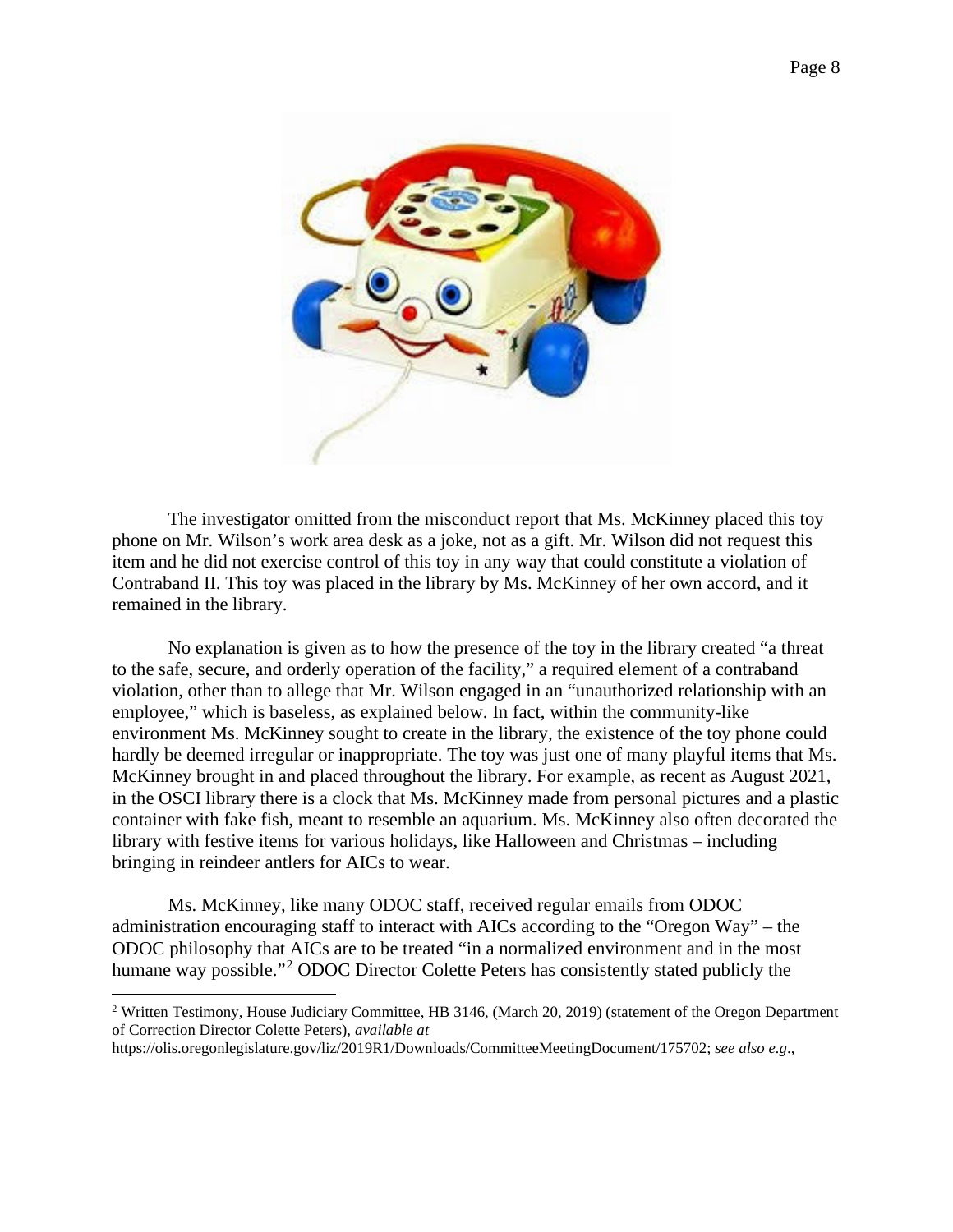importance of ODOC doing what it can to "make the institutions feel more like communities"[3](#page-8-0) so that AICs will return to the community as "good neighbors."<sup>[4](#page-8-1)</sup> To illustrate the environment Ms. McKinney created in the OSCI library – in accordance with the Oregon Way – below is a photo of Ms. McKinney in the OSCI library. ODOC posted this photo on Twitter (ODOC Twitter) on December 30, 2020, among a few other photos of the decorated OSCI library that ODOC posted on Twitter that holiday season.



*Music, photographs, and video files on Mr. Wilson's work thumb drive*

As explained previously, Ms. McKinney downloaded music and put it on thumb drives so that AICs with jobs in the library could listen to music while they worked, a decision that AICs considered unremarkable and consistent with how Ms. McKinney ran the library. Also as explained previously, Ms. McKinney exchanged emails with a former AIC's partner to share

Oregon Department of Corrections, 2021-23 Agency Budget Request, at 316, *available at* 

https://www.oregon.gov/doc/Documents/2021-23-agency-request-budget.pdf ("The Oregon Way is a philosophical approach to corrections based on security best practices and the belief that normalizing and humanizing the prison environment is beneficial for employees and incarcerated individuals. This innovative approach to incarceration stems from an exploration of and immersion in the Norwegian correctional system. The objectives and outcomes of this program support ODOC's focus on segregation reduction and reform, and the primary goal of keeping both staff and AICs safe. Normalizing an individual's environment and experience while incarcerated is believed to help in successful re-entry and ultimately reduce recidivism. Shifting the focus from punitive to a rehabilitative mindset is the foundation of normalization. Creating humane conditions and transition opportunities prepare AICs for a successful incarceration and re-entering society."); Oregon Department of Correction, *The Oregon Way*, https://www.oregon.gov/doc/about/Pages/oregon-way.aspx (accessed Sept. 20, 2021).

<span id="page-8-0"></span><sup>3</sup> *See* Suzanne Stevens, *Inside the Oregon State Penitentiary and efforts to make it a model of prison reform*, Portland Business Journal (Aug. 1, 2019),

<span id="page-8-1"></span>https://www.bizjournals.com/portland/news/2019/08/01/inside-the-oregon-state-penitentiary-and-efforts.html. 4 *See, e.g.*, *Id.*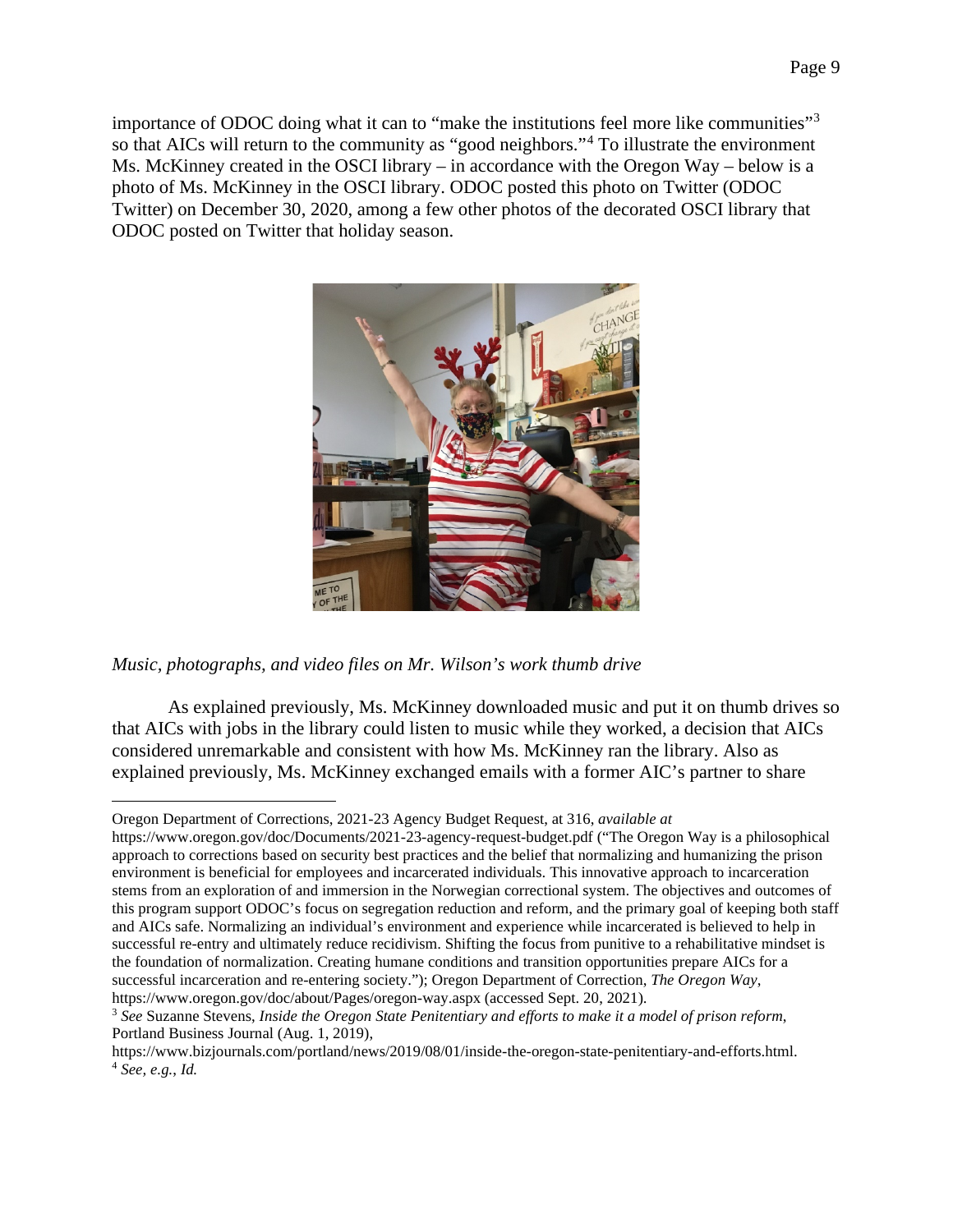photos of Ms. McKinney's new grandchild, and photos and a video of the former AIC's child. Ms. McKinney downloaded the video and photos on Mr. Wilson's work thumb drive, not at his request or the request of anyone, but of her own volition. Knowing that Mr. Wilson and other AICs knew this former AIC, Ms. McKinney downloaded the video and photos and asked Mr. Wilson to show them to other AICs who came into the library.

Like the presence of the child's toy phone in the library, these uses of the thumb drive provide no basis for a finding of a Contraband II violation. First, as previously explained, AICs, including Mr. Wilson, would not have any reason to suspect that Ms. McKinney was not authorized to take these actions. Her actions were consistent with the positive environment that she consistently created in the library with the encouragement of ODOC leadership. Mr. Wilson should in no way be held accountable for the actions and decisions of his supervisor, an ODOC employee who had worked for the department for more than 20 years.

Second, Mr. Wilson did not "possess" the thumb drive in any way that could constitute a violation of the Contraband II rule. The thumb drive was kept in the library, under the control and dominion of the library coordinator. Mr. Wilson only used the thumb drive as authorized by the library coordinator while he worked as a legal assistant in the library. Finally, no explanation is offered as to how, through use of the thumb drive, Mr. Wilson "creat[ed] a threat to safety, security or orderly operation of a facility," necessary for a finding of a Contraband II violation. Given the circumstances, even the suggestion that safety, security, or order was threatened is absurd.

#### Compromising an Employee

An AIC commits the violation of Compromising an Employee when an "AIC knowingly engages an employee . . . in a personal relationship[.]" OAR 291-105-0015(4)(h). The final order states,

There is a preponderance of evidence AIC Wilson engaged in a personal relationship with Ms. McKinney by accepting items not authorized such as a plastic child's toy phone, photographs from a former AIC, a video of a former AIC, two thumb drives, and having Ms. McKinney send and receive numerous emails on AIC Wilson's behalf.

The plastic toy phone has already been explained above and provides no evidence of Mr. Wilson doing anything whatsoever to "engage" Ms. McKinney in a personal relationship. Consistent with the "normal" community environment that she created in the library, per the culture encouraged by ODOC administrators, Ms. McKinney put the toy phone in Mr. Wilson's work area as a joke – not at the request of Mr. Wilson.

The photos and video of the former AIC's child, as explained above, were placed on Mr. Wilson work thumb drive by Ms. McKinney of her own volition, and she asked Mr. Wilson to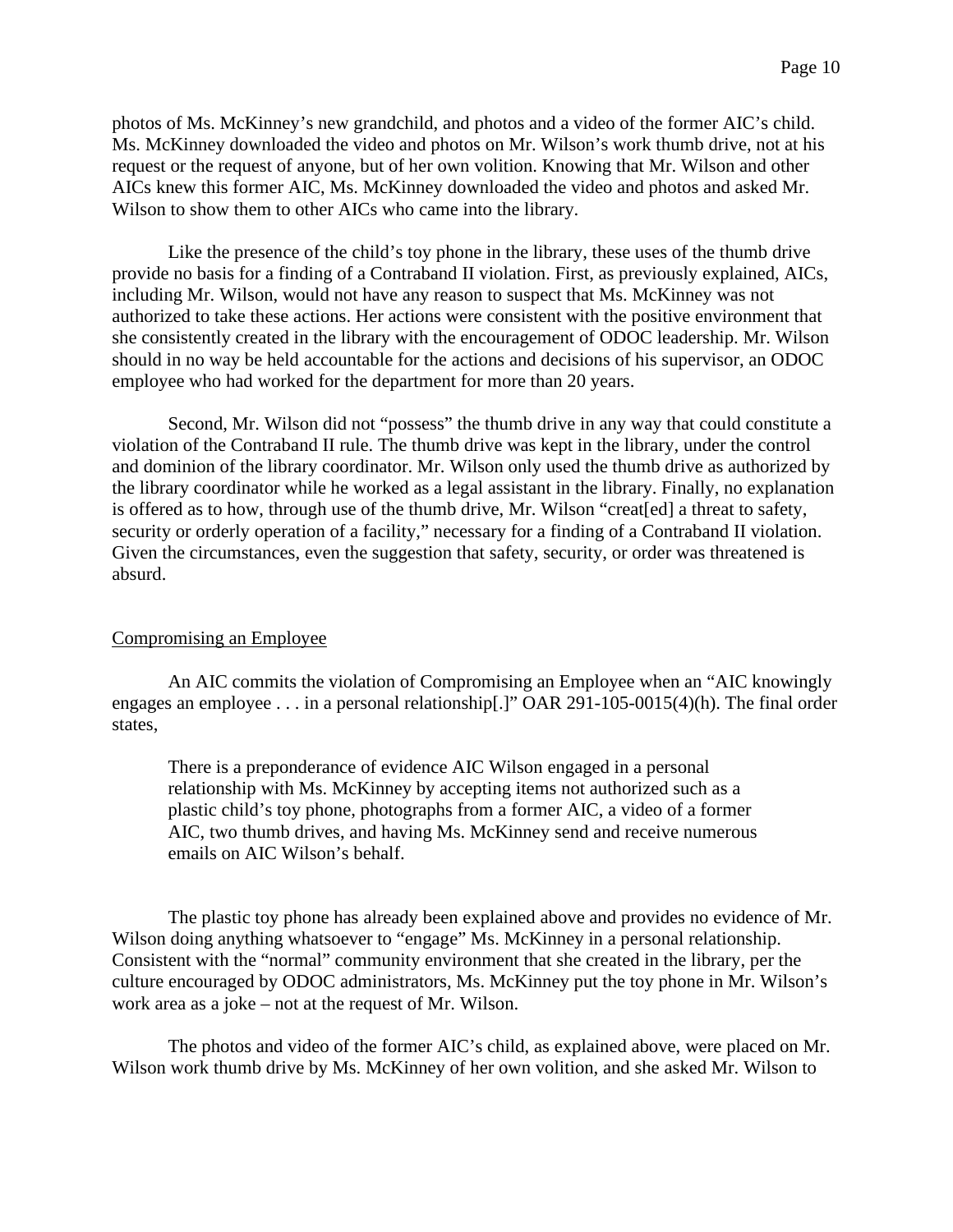show the files to other AICs who knew the former AIC. These circumstances provide no basis to conclude that Mr. Wilson engaged Ms. McKinney in a personal relationship.

In regard to the numerous emails sent by Ms. McKinney, as has been explained, it was a longstanding practice by library coordinators in OSCI to help legal assistants communicate, through email and scheduled legal calls, with attorneys, prisoner and mental health advocacy groups, court staff, and Board of Parole personnel, and others to effectively assist assigned AICs with their legal matters. Mr. Wilson is known to be a very dedicated and proficient legal assistant. Any emails that Ms. McKinney sent and received on behalf of Mr. Wilson were all pursuant to his work as a legal assistant; or to his work in helping to create pro-social programs in the prison as known about and authorized by ODOC administration, some of whom were cc'd on the emails.

The final order refers to an obituary that Ms. McKinney sent by email, on Mr. Wilson's behalf, to a former AIC. While not entirely clear, this email appears to be proffered as evidence of the Compromising an Employee violation. Yet, like all the other emails that Ms. McKinney sent and received on Mr. Wilson's behalf, this email was connected to Mr. Wilson's work as a legal assistant. The obituary reported the death of a close family member of a criminal defense attorney who represents AICs at OSCI. Mr. Wilson had a professional relationship with the defense attorney pertaining to his job duties as a legal assistant, assisting AICs at OSCI with criminal case-related matters. The former AIC who received the obituary is a contract legal assistant who has worked with the defense attorney on cases of AICs at OSCI, including matters that Mr. Wilson also worked on. Given this ongoing work relationship, Mr. Wilson believed it was appropriate that the former AIC be timely made aware of the death, an unexpected and tragic occurrence. As explained earlier, for legal assistants to effectively carry out their duties, they develop ongoing working relationships and engage in regular communication with legal professionals in the wider community. Library coordinators routinely help legal assistants communicate by sending emails and scheduling legal phone calls. The fact that Ms. McKinney facilitated this particular email is consistent with this longstanding practice. There is simply no basis from which to conclude that Mr. Wilson's actions – asking Ms. McKinney to send an email to inform a legal assistant in the community about important news related to an attorney representing an AIC in OSCI – constitutes Mr. Wilson engaging in a personal relationship with Ms. McKinney.

The final order further attempts to support the Compromising an Employee violation by referring to "two thumb drives." The final order states, "AIC Wilson admitted to receiving two black thumb drives from Ms. McKinney that he was storing all of his legal work on. AIC Wilson stated he was planning on taking the two black thumb drives home with him when he was going to leave the institution." Again, it is common practice at OSCI for AICs to save their legal materials on a thumb drive and then take those thumb drives with them when they leave the institution. Mr. Wilson's legal materials would exceed the available storage on a single thumb drive. So, Ms. McKinney gave him two thumb drives. Again, this fact is not evidence of Compromising an Employee.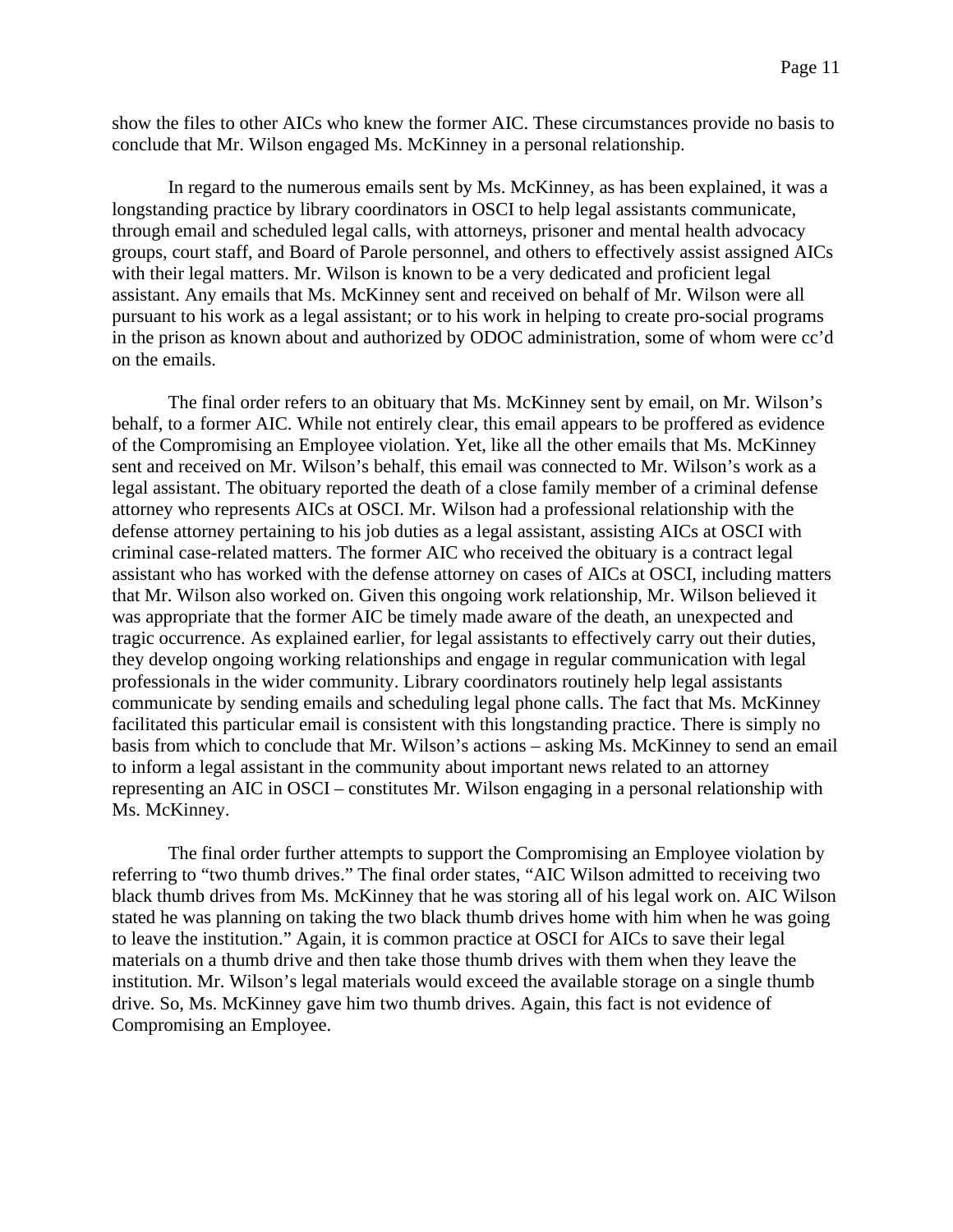Although the following allegations from the misconduct report related to the Compromising an Employee charge do not appear in the final order, we address them here because they gratuitously suggest wrongdoing by Mr. Wilson without providing any plausible basis in fact.

In the misconduct report, the investigator states that Ms. McKinney "admitted to directly assisting AIC Wilson with his legal issues, case, matters" and "admitted to giving AIC Wilson special privileges which not all AICs were afforded." The investigator provides no examples or description of Ms. McKinney's assistance or "special privileges" other than again describing the emails, printing of emails, and attachments, and scheduled legal calls, which are all longstanding practices in the OSCI library that were authorized by numerous library coordinators. Legal assistants, like Mr. Wilson, do have "special privileges" not afforded to other AICs that allow them to carry out their authorized work duties.

Finally, the investigator uses statements made by Ms. McKinney that are unrelated to Mr. Wilson as evidence of Compromising an Employee. First, he says that Ms. McKinney "admitted that her relationships with several individuals at the outside justice resource firm became more of a personal friendship than a professional relationship." This is a boundary issue personal to Ms. McKinney and independent of Mr. Wilson.

The investigator also states that when he asked, "'Have you been compromised as an employee?' She said, 'Yes.'" No further explanation is given about this statement other than the investigator acknowledging that Ms. McKinney is a "22-year veteran employee with the DOC," who has been through "countless hours of training." There is no connection made to Mr. Wilson. Again, this question of and answer from Ms. McKinney occurred in an hours-long interrogation, which she described as "brutal" and "intimidating" and resulted in her feeling forced to resign. Ms. McKinney did not feel "compromised" as an employee prior to the interrogation.

The record is void of any description of actions or statements by Mr. Wilson that would indicate that he "knowingly engage<sup>[d]</sup> an employee . . . in a personal relationship." There is simply no basis for a finding of a Compromising an Employee violation.

**None of the violations and charges described above are supported by any unauthorized conduct by Mr. Wilson. The findings of fact in the record refer to conduct by Mr. Wilson that was completely within the bounds of his position as a legal assistant, as well as actions taken independently by Ms. McKinney that were encouraged and condoned by the ODOC director and administration. The findings of guilty for violations of Unauthorized Use of Information Systems II, Contraband II and Compromising an Employee are baseless. Therefore, the interest of justice requires that the final disciplinary order issued against Mark J. Wilson on August 31, 2021 be vacated.**

**The sanction ordered for Mr. Wilson is inhumane, contrary to law and regulations governing ODOC, and further compounds the injustice experienced by Mr. Wilson.**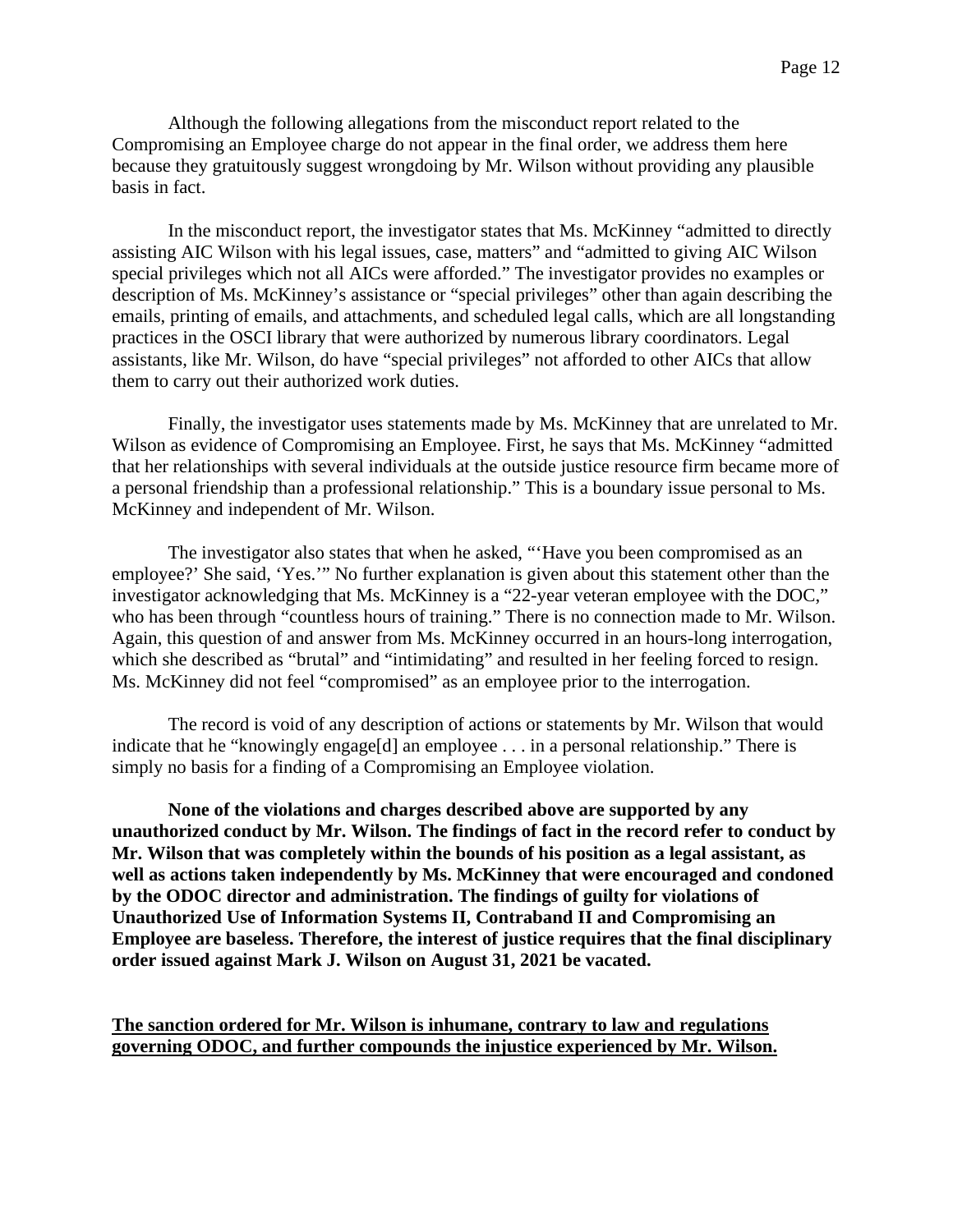The injustice that Mr. Wilson has suffered is further compounded by the extreme sanction of 120 days in disciplinary segregation, also known as solitary confinement, and loss of privileges, including his housing on OSCI's incentive housing unit and his position as a legal assistant in the OSCI library. Experts would consider ODOC's use of disciplinary segregation inhumane and out of line with the overwhelming amount of data and research documenting the severe adverse effects of solitary confinement for any length of time on all human beings. Sanctioning Mr. Wilson to any time in disciplinary segregation is immensely inappropriate, contrary to state law and regulations, and profoundly unjust.

## **The cruel and inhumane nature of ODOC's use of disciplinary segregation.**

The United Nations Standard Minimum Rules for the Treatment of Prisoners, also known as the Nelson Mandela Rules,<sup>[5](#page-12-0)</sup> define solitary confinement as "confinement of prisoners for 22 hours or more a day, without meaningful human contact<sup>[6](#page-12-1)</sup>," and "prolonged solitary confinement" as a "time period in excess of 15 consecutive days."[7](#page-12-2) The National Commission on Correctional Health Care (NCCHC) defines solitary confinement as "the housing of an adult or juvenile with minimal to rare meaningful contact with other individuals."[8](#page-12-3) The NCCHC has adopted the following position on the use of solitary confinement:

Solitary confinement as an administrative method of maintaining security should be used only as an exceptional measure when other, less restrictive options are not available, and then for the shortest time possible. Solitary confinement should never exceed 15 days. In those rare cases where longer isolation is required to protect the safety of staff and/or other inmates, more humane conditions of confinement need to be utilized.<sup>[9](#page-12-4)</sup>

ODOC's disciplinary segregation is solitary confinement. Experts would consider its use to be inhumane and, specifically in the case of Mr. Wilson, a misuse of power – serving no safety and security purpose, it is nothing more than extreme and unwarranted cruelty.

AICs have described OSCI's Disciplinary Segregation Unity (DSU) as follows. During the first 24 hours, an AIC is placed in a cell in Section 1 of DSU. These cells are monitored by surveillance cameras, have no light and no table. There is a cement slab to sleep on, a toilet, a sink, and plexiglass over the bars. After the first 24 hours, the AIC is moved to a cell in a different section of DSU. The approximately 9'x11' cells each have a bed, toilet, and sink, and are described as "really dirty" and "filthy." There is a light in the cell, but no access to natural

<span id="page-12-0"></span><sup>5</sup> G.A. Res. 70/175, United Nations Standard Minimum Rules for the Treatment of Prisoners (the Nelson Mandela Rules) (Dec. 17, 2015).

<span id="page-12-1"></span><sup>6</sup> *Id.* at 17.

<span id="page-12-2"></span><sup>7</sup> *Id.*

<span id="page-12-3"></span><sup>8</sup> National Commission on Correctional Health Care, *Solitary Confinement (Isolation)*,

https://www.ncchc.org/solitary-confinement (accessed Sept. 20, 2021).

<span id="page-12-4"></span><sup>9</sup> *Id.*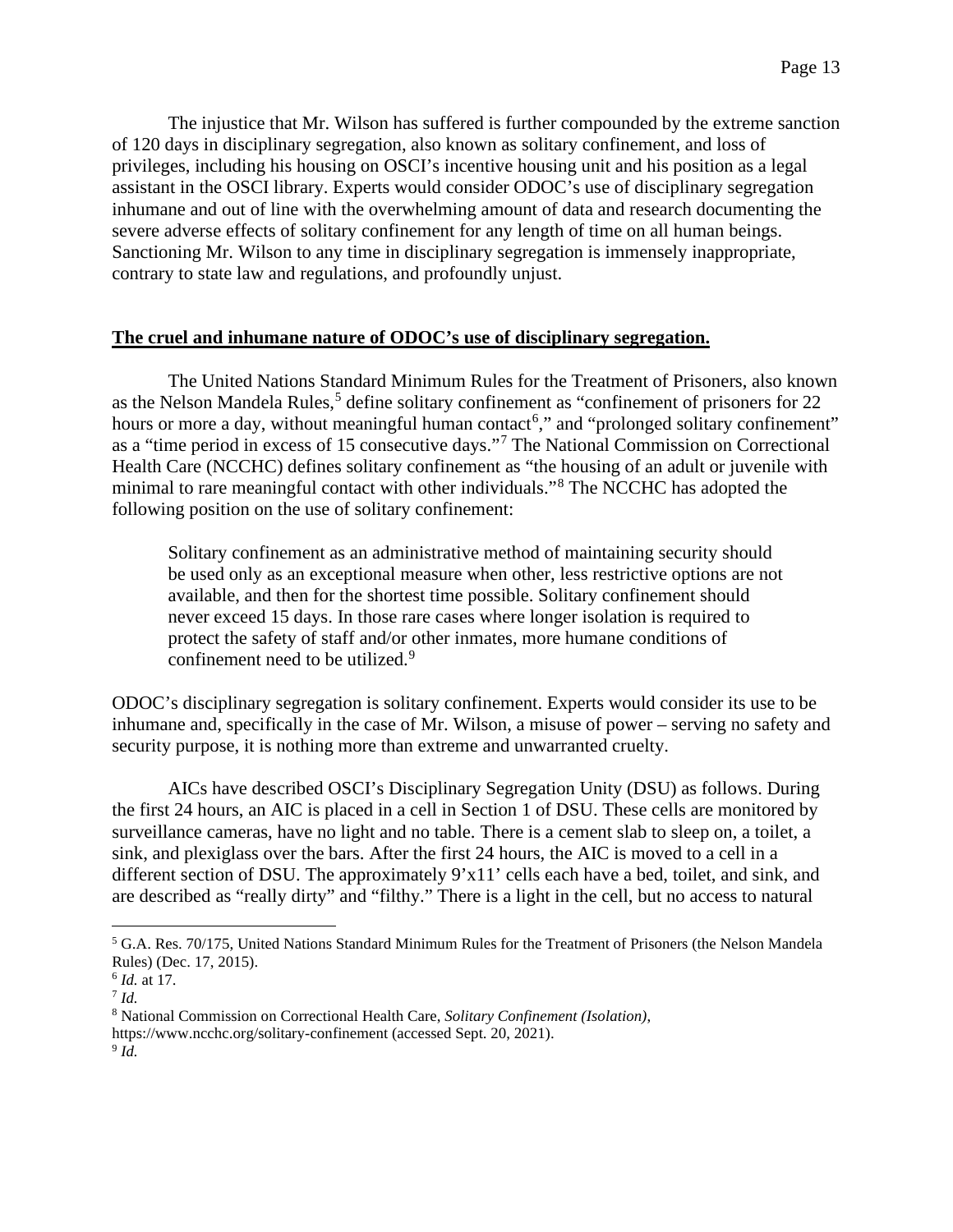light. Across the unit from the cell is a frosted window to the outside where a person can see whether it is night or day, but cannot see anything else outside. The cells themselves do not have air ventilation. There is an air duct that is turned on at night in the general area. AICs spend more than 23 hours a day in these cells. They are allowed to leave their cells for 40 minutes a day to move about in a cage within the unit that has a pull-up bar but is otherwise empty. This cage, like the cells, has no natural light or natural air. After the first 30 days, AICs may be allowed to go outside for a maximum of 40 minutes per day.

AICs in DSU are allowed to shower only three times a week in "filthy" showers. They receive a soda bottle-sized cap of soap and have ten minutes to shower. There are no other hygiene products. AICs who wish to shave must use the "community" electric razor during shower times. They are only allowed to change their clothing and underwear at shower times.

During the first 30 days of segregation, AICs have no access to canteen, meaning they cannot buy any hygiene products or other necessities. To brush their teeth, they are given two small envelopes of baking soda, which is meant to last the first 30 days. AICs are only given two envelopes to send out mail. Because their only real means of communicating with anyone on the outside depends on those two envelopes, AICs must be very thoughtful about how to use them. Phone calls other than legal calls are limited to "verified emergency situations (death, serious illness, or injury to an immediate family member, etc.)." OAR 291-011-0060(15).

All AICs are placed in restraints when escorted by staff. This can include the use of a "leash," which is hung on the unit in view when not in use.

The Vera Institute of Justice, which assessed the ODOC's use of disciplinary segregation in 2015, stated that AICs in ODOC's DSU live in "conditions marked by isolation, idleness and sensory deprivation" for 23 hours a day, on average.<sup>[10](#page-13-0)</sup> At OSCI's DSU, there are no programs, "no ability to engage in productive activities" and AICs "rarely have meaningful contact with other people during their time in DSU."[11](#page-13-1) People report that in this desperate and idle environment, time stands still.

The inhumane and degrading nature of DSU is impossible to imagine and to understand for anyone who has never spent time there. It is also difficult for AICs who have experienced DSU to adequately describe the severe environment. In their attempts to do so, people have expressed the following. Imagine the most beastly state that a person could be in. That is the state of many AICs in DSU. Everything smells. Your body never feels clean. You feel grimy all day long, all the time. It is not because of the restriction of three showers a week. It is because the grime of the environment gets into your skin, into you. All day long, people are screaming and yelling out of desperation, anger, and states of insanity. People are harming themselves and

<span id="page-13-0"></span><sup>10</sup> Alison Hastings et al., Vera Institute of Justice*, The Safe Alternatives to Segregation Initiative: Findings and Recommendations for the Oregon Department of Corrections* at 26, available at

https://www.vera.org/downloads/publications/safe-alternatives-segregation-initiative-findings-recommendationsodoc.pdf.

<span id="page-13-1"></span><sup>11</sup> *Id.*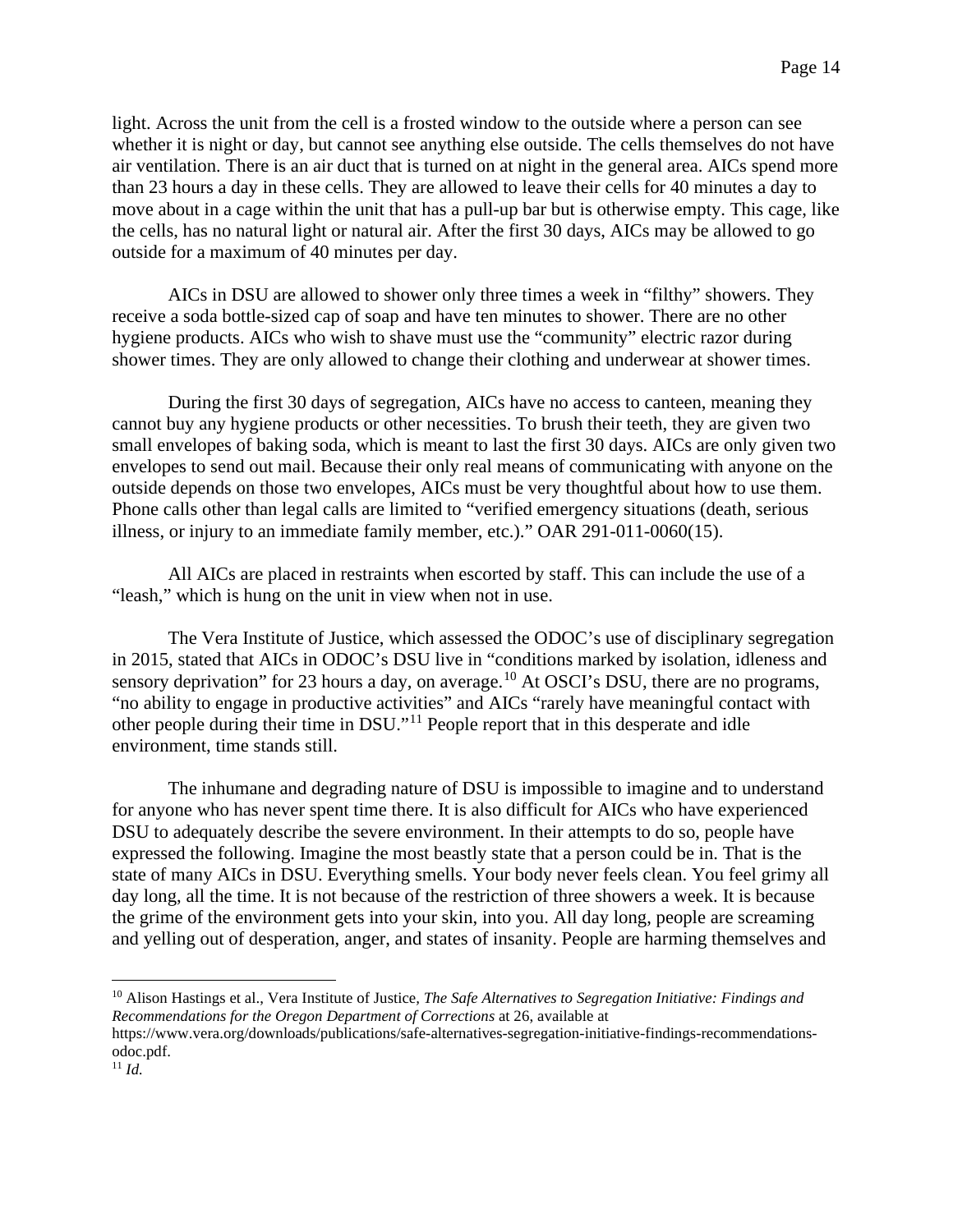harming others out of frustration, anger, and to feel any sense of autonomy or control of their lives. It is common for people to clog toilets so that the units flood, to throw objects, including feces, out of their cells and at corrections officers and other AICs. One person recounted knowing of AICs who would eat their own feces, smearing it in their teeth, when corrections officers came by. Adding insult to injury, behavioral health specialists do not regularly visit AICs in OSCI's DSU.

This is the environment that Mr. Wilson, who poses no risk to the safety and security of the prison, has been ordered to endure for 120 days.

Solitary confinement is a severe sanction that "a massive body"<sup>[12](#page-14-0)</sup> of scientific research confirms is physiologically and psychologically harmful to all people, not only vulnerable populations, with significant and long-lasting impacts occurring after just a few days of segregation.<sup>[13](#page-14-1)</sup> The National Commission on Correctional Health Care (NCCHC), which opposes solitary confinement longer than 15 days, explains in its position statement:

The inherent restriction in meaningful social interaction and environmental stimulation and the lack of control adversely impact the health and welfare of all who are held in solitary confinement. While there is a school of thought that suggests that solitary confinement in facilities that meet basic standards of humane care has relatively little adverse effect on most individuals' mental or physical health, this is not the view of most international organizations. The World Health Organization (WHO), United Nations, and other international bodies have recognized that solitary confinement is harmful to health.

. . . Even those without a prior history of mental illness may experience a deterioration in mental health, experiencing anxiety, depression, anger, diminished impulse control, paranoia, visual and auditory hallucinations, cognitive disturbances, obsessive thoughts, paranoia, hypersensitivity to stimuli, posttraumautic stress disorder, self-harm, suicide, and/or psychosis. Some of these effects may persist after release from solitary confinement.

Moreover, the very nature of prolonged social isolation is antithetical to the goals of rehabilitation and social integration.

In addition to the psychological impact of solitary confinement summarized in the NCCHC's position statement, solitary confinement has physical impacts. These include, "gastrointestinal and genitourinary problems, diaphoresis, insomnia, deterioration of

https://www.jstor.org/stable/10.1086/500626?seq=1#metadata\_info\_tab\_contents.

<span id="page-14-0"></span><sup>12</sup> Peter Scharff Smith, *The Effects of Solitary Confinement on Prison Inmates: A Brief History and Review of the Literature* 441, 475 Crime & Justice Vol. 34, No. 1 (2006), available at

<span id="page-14-1"></span><sup>13</sup> *See e.g.*, *Id.* at 12; Craig Haney, *Mental Health Issues in Long-Term Solitary and "Supermax" Confinement* (Jan. 1, 2003), available at https://journals.sagepub.com/doi/abs/10.1177/0011128702239239; Lauren Brinkley-

Rubinstein et al., *Association of Restrictive Housing During Incarceration With Mortality After Release,* JAMA **(**October 4, 2019), https://jamanetwork.com/journals/jamanetworkopen/fullarticle/2752350.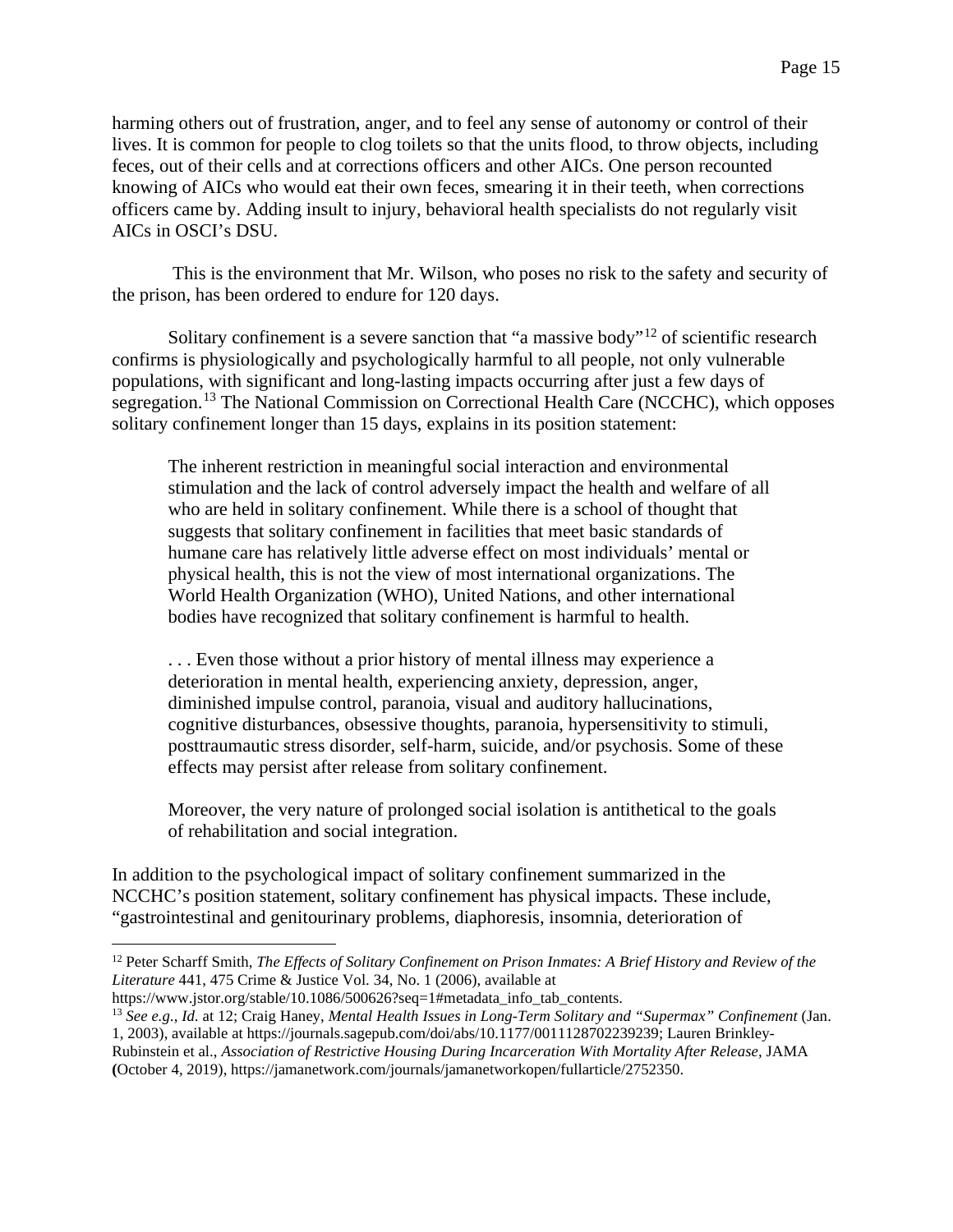eyesight, profound fatigue, heart palpitations, migraines, back and joint pain, weight loss, diarrhea, and aggravation of preexisting medical problems."<sup>[14](#page-15-0)</sup>

Humans are naturally social beings, and it is the "social pain," the environmental and social isolation, of solitary confinement that can be the most torturous and damaging.[15](#page-15-1) Researchers define "social pain" as "the feelings of hurt and distress that come from negative social experiences such as social deprivation, exclusion, rejection, or loss."[16](#page-15-2) Even after **a few days** in solitary confinement, researchers observe people "descend into a mental torpor or 'fog,' in which alertness, attention, and concentration all become impaired. . . . [T]he individual becomes increasingly incapable of processing external stimuli . . . Over time the very absence of stimulation causes whatever stimulation is available to become noxious and irritating."[17](#page-15-3) "This lethargic condition has been described by researchers in connection with a complete breakdown or disintegration of the identity of the isolated individual. This can be described as a simultaneous attack of several symptoms that effectively erase the personality of the isolated individual: they experience problems talking and understanding others, hallucinate (hear and see things), have constant headaches, are troubled by anxiety, lose control (cry, become lethargic, have fits of rage, etc.), and reach a condition that resembles (or is) psychosis."<sup>[18](#page-15-4)</sup> Expert Craig Haney describes a reaction of "isolation panic," which sets in quickly. "The longer they're in it, and especially if they're not sure when they're going to get out, a range of negative psychological reactions begin to mount."[19](#page-15-5)

To be clear, solitary confinement harms all individuals, not only those considered vulnerable, such as those with preexisting mental illness. "Isolation can be psychologically harmful to any prisoner, with the nature and severity of the impact depending on the individual, the duration, and particular conditions (e.g., access to natural light, books, or radio)."[20](#page-15-6)

Also, any amount of time in solitary confinement increases a person's risk of premature death.[21](#page-15-7) A 2019 study of 229,274 people released from incarceration in North

<span id="page-15-0"></span><sup>14</sup> Hastings et al., *supra* note 10 at 7; *See also, e.g.*, Lars Moller et al., eds., *Health in Prisons: A WHO Guide to the Essentials in Prison Health* (Copenhagen: World Health Organization, 2007) at 36.

<span id="page-15-1"></span><sup>15</sup> *See e.g.*, Tiana Herring, Prison Pol'y Init., *The research is clear: Solitary confinement causes long-lasting harm* (Dec. 8, 2020), available at https://www.prisonpolicy.org/blog/2020/12/08/solitary\_symposium/  $^{16}$  *Id.* 

<span id="page-15-3"></span><span id="page-15-2"></span><sup>17</sup> Stuart Grassian, Psychiatric Effects of Solitary Confinement 325, 331 Wash. U. J. Law & Pol'y, Vol. 22 (2006), *available at* https://openscholarship.wustl.edu/cgi/viewcontent.cgi?article=1362&context=law\_journal\_law\_policy. <sup>18</sup> Scharff Smith, *supra* note 12, at 492-493.

<span id="page-15-6"></span><span id="page-15-5"></span><span id="page-15-4"></span><sup>19</sup> Ramin Skibba, *Solitary Confinement Screws up The Brains of Prisoners*, Newsweek (Apr. 18, 2017), https://www.newsweek.com/2017/04/28/solitary-confinement-prisoners-behave-badly-screws-brains-585541.html. <sup>20</sup> Jeffrey L. Metzner & Jamie Fellner, *Solitary Confinement and Mental Illness in U.S. Prisons: A Challenge for Medical Ethics* at 104 (citing H. Reyes, *The worst scars are in the mind: psychological torture*. Int. Rev. Red Cross 89:591-617 (2007) and M. Basoglu et al., *Torture vs. other cruel, inhuman and degrading treatment: is the distinction real or apparent?* Arch. Gen. Psych. 64:277-85 (2007)).

<span id="page-15-7"></span><sup>21</sup> Lauren Brinkley-Rubinstein et al., *Association of Restrictive Housing During Incarceration With Mortality After Release,* JAMA **(**October 4, 2019), https://jamanetwork.com/journals/jamanetworkopen/fullarticle/2752350.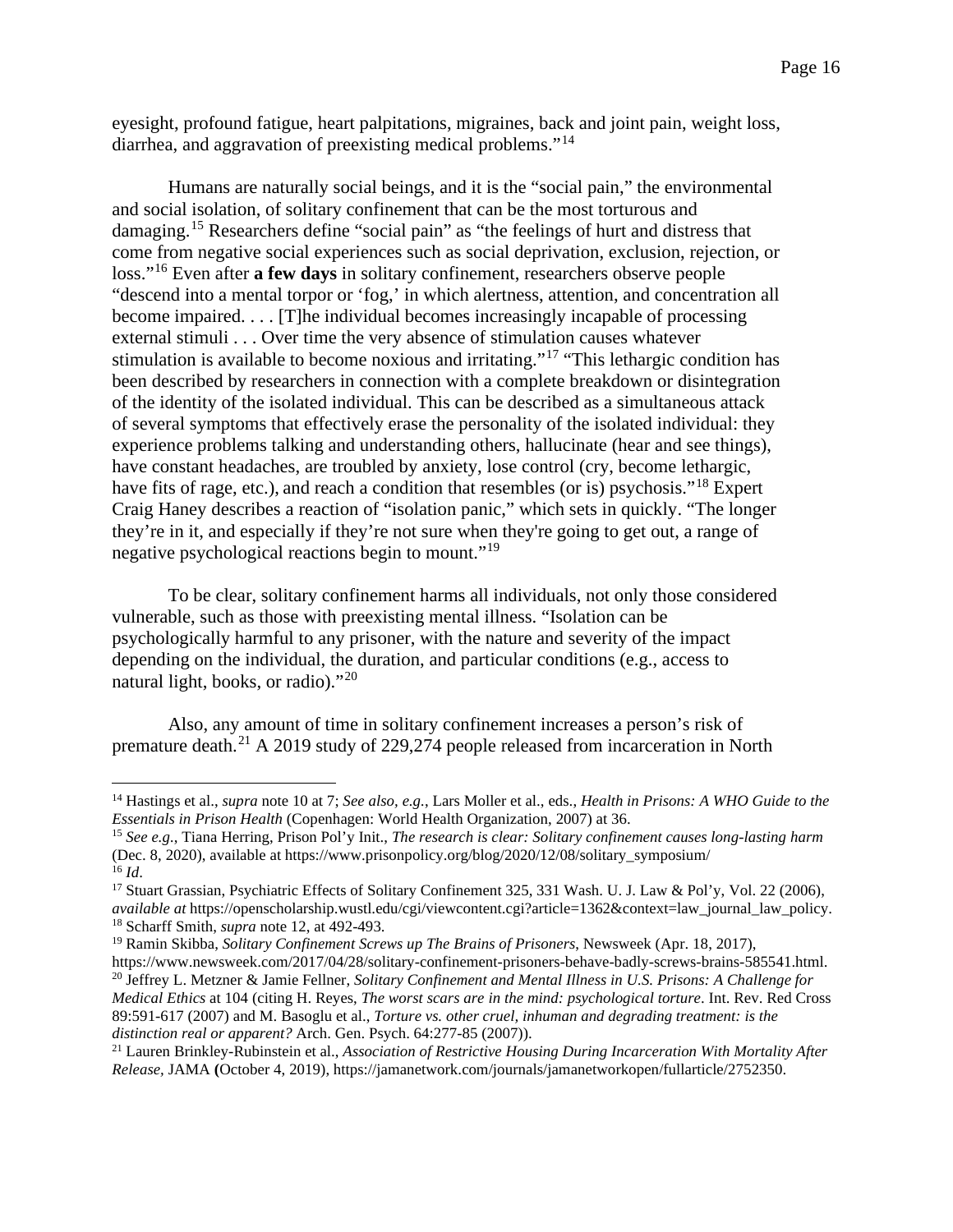Carolina from 2000 to 2015 concluded, "Compared with individuals who were incarcerated and not placed in restrictive housing [also known as solitary confinement], individuals who spent any time in restrictive housing were 24% more likely to die in the first year after release, especially from suicide (78% more likely) and homicide (54% more likely); they were also 127% more likely to die of an opioid overdose in the first 2 weeks after release."<sup>[22](#page-16-0)</sup> Social pain can cause ongoing suffering for people because of "humans' ability to relive social pain months or even years later." $^{23}$  $^{23}$  $^{23}$ 

The "massive body" of research documenting the severe adverse impacts of solitary confinement have led many state policy makers and corrections departments to drastically reduce and limit the use of solitary confinement. States who have reformed their laws and policies have considered the standard set by the "Nelson Mandela Rules," a resolution unanimously adopted by the United Nations General Assembly in 2015. The Nelson Mandela Rules prohibit indefinite solitary confinement; considers "prolonged solitary confinement" as a time period more than 15 consecutive days; and prescribes that solitary confinement be used "only in exceptional cases as a last resort, for as short a time as possible."[24](#page-16-2)

Several states have a maximum sanction of disciplinary segregation that is far below what is authorized in Oregon. Further, a few states have led the way in ascribing to the guidelines set forth in the "Nelson Mandela Rules." Colorado<sup>[25](#page-16-3)</sup>, Idaho<sup>[26](#page-16-4)</sup>, and New York<sup>[27](#page-16-5)</sup> have all limited solitary confinement as a discipline sanction to a maximum of 15 consecutive days. New York's legislation, passed in 2021 and to take effect on March 31, 2022, limits *all forms* of solitary confinement to a maximum of 15 days.<sup>[28](#page-16-6)</sup> Similarly, in 2019, New Jersey enacted a reform limiting solitary confinement of all incarcerated persons to no more than 20 consecutive days, and no more than 30 days in a 60-day period.<sup>[29](#page-16-7)</sup>

Rick Raemish, Executive Director of the Colorado Department of Corrections, wrote the following in a blog post of the American Civil Liberties Union in December 2018 after Colorado became the first state in the country to limit solitary confinement to a maximum of 15 consecutive days in 2017,

<span id="page-16-5"></span><sup>27</sup> S.B. 2836, 2021 Leg., 244th Sess. (N.Y. 2021), *available at*

<span id="page-16-0"></span><sup>22</sup> *Id*.

<span id="page-16-1"></span><sup>23</sup> Herring, *supra* note 15.

<span id="page-16-2"></span><sup>24</sup> G.A. Res. 70/175, *supra* note 5, at 17.

<span id="page-16-3"></span><sup>&</sup>lt;sup>25</sup> Colo. Dep't of Corrections, Reg. No. 150-01, Code of Penal Discipline, Attachment A (Nov. 1, 2019), available at https://cdoc.colorado.gov/about/department-policies.

<span id="page-16-4"></span><sup>&</sup>lt;sup>26</sup> Idaho Dep't of Corrections, Control No. 318.02.01.001, Standard Operating Procedure, Disciplinary Procedures for Inmates at 31 (Oct. 5, 2018), *available at* 

http://forms.idoc.idaho.gov/WebLink/0/edoc/281212/Disciplinary%20Procedures%20for%20Inmates.pdf.

<span id="page-16-6"></span>https://www.nysenate.gov/legislation/bills/2021/s2836.<br><sup>28</sup> Notably, any confinement to a cell for more than 17 hours is considered solitary confinement under the New York law, lower than the 22 hours in the Mandela Rule. *See id.*

<span id="page-16-7"></span><sup>&</sup>lt;sup>29</sup> N.J. A314, 218th Leg., Reg. Sess. (N.J. 2019); Isolated Confinement Restriction Act, Pub. L. 2019, Ch. 60, available at https://www.njleg.state.nj.us/2018/Bills/AL19/160\_.PDF.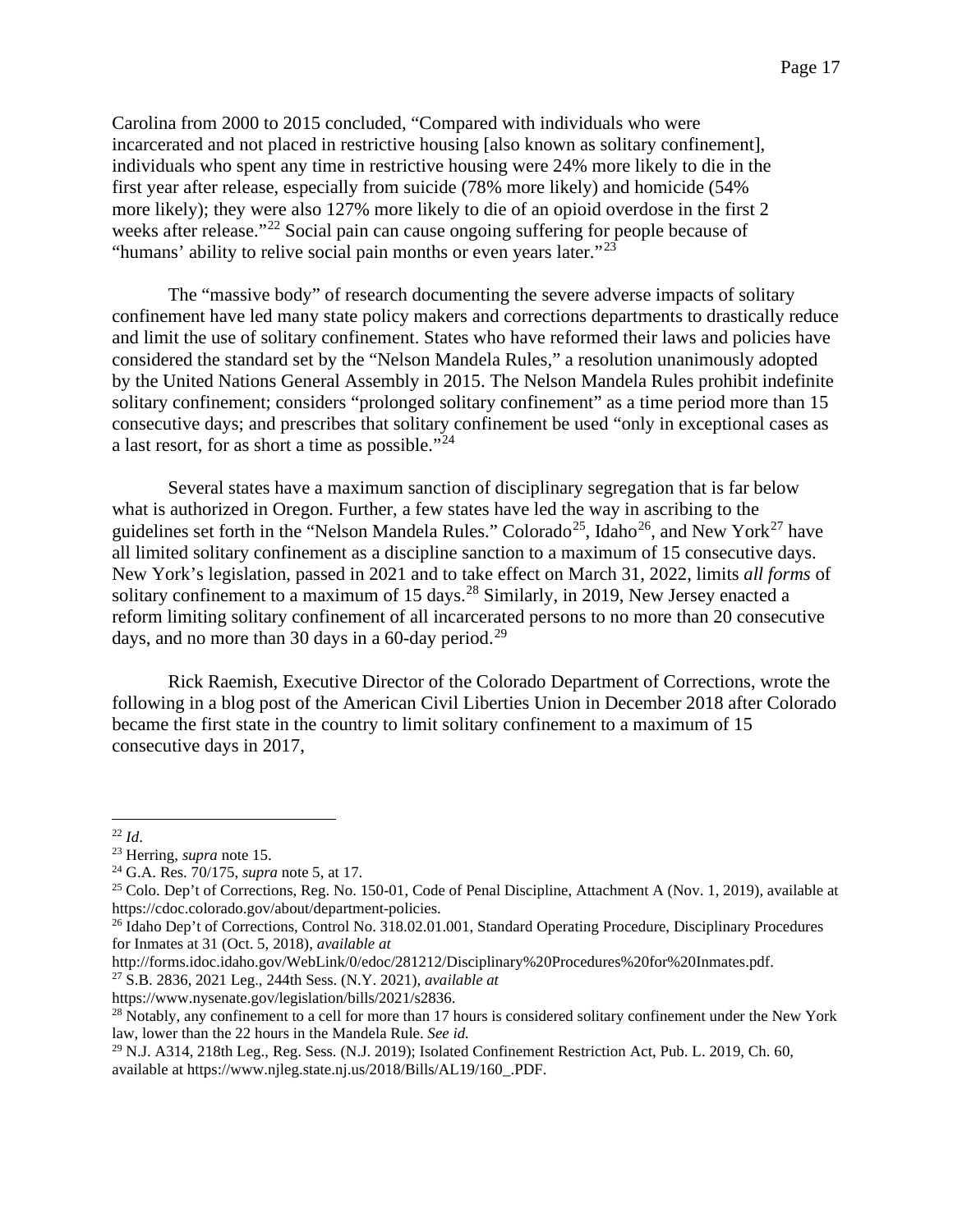In Colorado, long-term solitary confinement used to be a tool that was regularly used in corrections. The problem is that it was not corrective at all. It was indiscriminate punishment that too often amounted to torture and did not make anyone safer.

The practice was pervasive because it was considered reasonable and effective. It was neither. In practice, long-term isolation punished people in a way that not only lacked humanity but sense. And when a program lacks both sense and humanity, the results are as clear as they are disastrous: dehumanization and harm.

We have ended the use of long-term solitary confinement in our state and limited its use to 15 days at a time. This limitation follows the international human rights standards from the United Nations' Nelson Mandela Rules, which state that keeping someone in solitary confinement for over 15 days is torture.

. . .

We made this policy change because we are committed to public safety. The research has shown that housing someone in a cell the size of a parking space for 22 or more hours per day for extended periods of time damages them both mentally and physically. Since most people who go to prison – 97 percent – return to their community, that means we were releasing people back into their communities in worse shape than when they arrived. That's why long-term restrictive housing needs to end, not only for the health and well-being of incarcerated people – but for the communities to which they will return.<sup>[30](#page-17-0)</sup>

The Vera Institute of Justice assessed ODOC's use of disciplinary segregation in 2015 and reported that "ODOC's maximum DSU sanction of 120 days with a possible upward deviation of 60 days (for a total of 180 days) is long compared to other jurisdictions."[31](#page-17-1) The report further found that "DSU is frequently used as a sanction for non-violent rule violations" and that "[a]dults in custody experience a number of collateral consequences from a sanction to DSU. . . includ[ing] incentive-level reduction, program failures and/or loss of eligibility for certain programs, loss of employment, loss of housing, and loss of recreation yard time."[32](#page-17-2) These collateral consequences can cause AICs to experience feelings of "despair" and hopelessness, leading them to "question whether they should strive to accomplish anything in prison when their accomplishments can so easily be stripped away."[33](#page-17-3) This impact on AICs' morale and loss of privileges, programs, and work opportunities can diminish their ability to succeed after their reentry.

<span id="page-17-0"></span><sup>30</sup> Rick Raemish, ACLU, *Why I Ended the Horror of Long-Term Solitary in Colorado's Prisons*, (Dec. 15, 2018) https://www.aclu.org/blog/prisoners-rights/solitary-confinement/why-i-ended-horror-long-term-solitary-coloradosprisons.

<span id="page-17-1"></span><sup>31</sup> Alison Hastings et al., s*upra* note 10, at 25.

<span id="page-17-2"></span><sup>32</sup> Alison Hastings et al., s*upra* note 10, at 23..

<span id="page-17-3"></span><sup>33</sup> *Id*.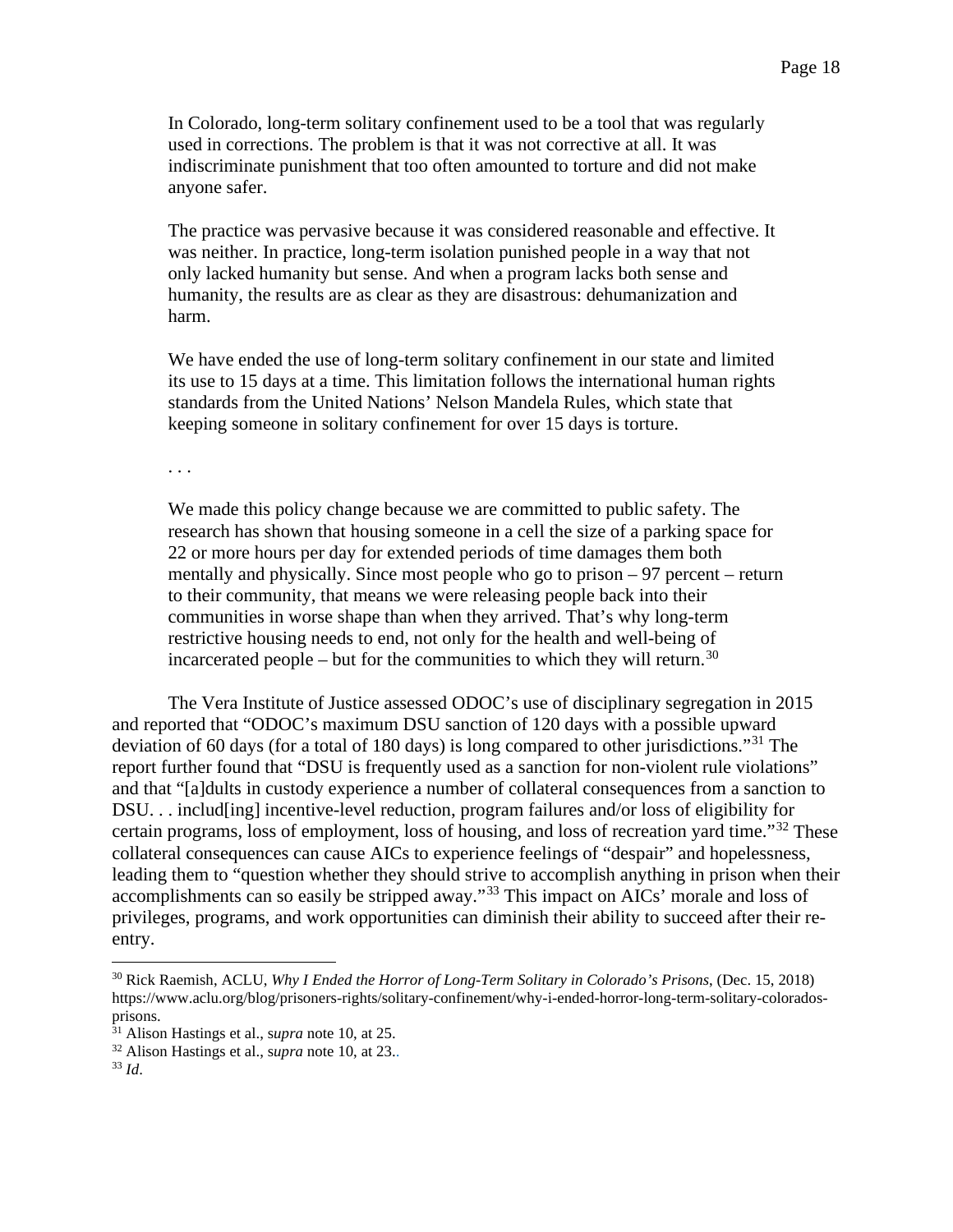The ODOC's use of disciplinary segregation is inhumane and is nowhere near to living up to the philosophy of the Oregon Way: to treat AICs "in the most humane way possible."<sup>[34](#page-18-0)</sup>

The sanction ordered for Mr. Wilson of 120 days in DSU and loss of privileges, in addition to being inhumane, is beyond the bounds of the laws and regulations governing ODOC. ORS 421.105(1) provides,

The superintendent may enforce obedience to the rules for the government of the adults in custody in the institution under the supervision of the superintendent by *appropriate* punishment but neither the superintendent nor any other prison official or employee may strike or inflict physical violence except in self-defense, or inflict any cruel or unusual punishment.

#### (Emphasis added).

This sanction is woefully inappropriate and is therefore contrary to this state law and to regulations governing ODOC's disciplinary process.

First, Mr. Wilson should never have been put in formal proceedings that could result in such a severe sanction. The rules regarding the "Procedures for Handling Misconduct by AICs" state,

Employees shall be expected to use less formal procedures if the act or acts of misconduct do not constitute an immediate and continued threat to life, health, facility security, employee authority, or serious property damage or destruction, and in a manner that promotes and embraces the Oregon Accountability Model. Less formal corrective action may include: a reprimand, a warning, counseling, a conduct order, or as otherwise authorized by the functional unit manager, Officer-in-Charge, or designee.

#### OAR 291-105-0021(1).

The record is void of any indication that the alleged actions of Mr. Wilson constituted "an immediate and continued threat to life, health, facility security, employee authority, or serious property damage or destruction." At worst, the record suggests that Mr. Wilson had a child's toy phone in his work area in the library. All other allegations made were of longstanding authorized conduct within the OSCI library: email communications by the library coordinator with attorneys, outside organizations, and court and Board of Parole personnel; the printing of documents under the supervision of the library coordinator; the scheduling of legal calls by the library coordinator; and the use of thumb drives to store legal materials. The absence of any threat or harm explains why Mr. Wilson remained in general population, living on the incentive

<span id="page-18-0"></span><sup>34</sup> Testimony of Colette Peters, *supra* note 2; *see also, e.g*., Oregon Department of Corrections, 2021-23 Agency Budget Request, at 316, *available at* https://www.oregon.gov/doc/Documents/2021-23-agency-request-budget.pdf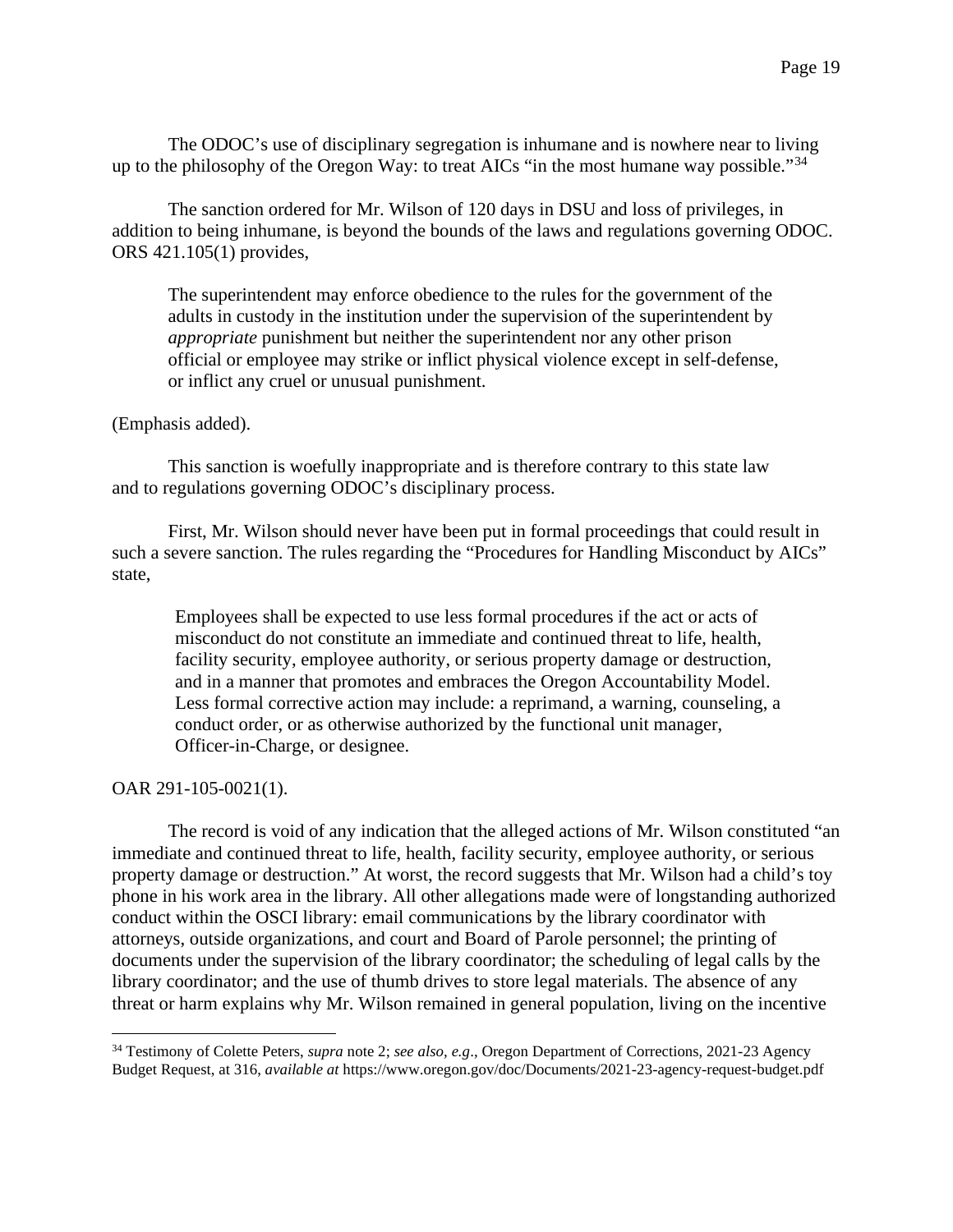unit, throughout the seven-month investigation. Concerns of misconduct by Mr. Wilson should have been handled using "less formal" proceedings and a sanction of solitary confinement should never have been available.

Second, Mr. Wilson should never have been sanctioned to *any time* in disciplinary segregation. The ODOC rules provide:

Placement on Disciplinary Segregation Status: An AIC charged with committing a rule violation may be placed on disciplinary segregation status pending resolution of the charge through a formal hearing. This action will be taken when the functional unit manager or designee or the Officer‑in-Charge determines that the **alleged rule violation or violations are of such seriousness that the security of a facility is at risk and requires immediate removal of the AIC from the general population, or determines that the AIC is a threat to the community,** or determines that the AIC is likely to escape or abscond.

#### OAR 291-105-0021(3) (emphasis added).

Again, the record is void of any indication that Mr. Wilson's actions placed the security of OSCI at risk or threatened the community, requiring his immediate removal from general population. Any suggestion that the child's toy phone (pictured above) confiscated from the library by investigators posed a security risk or threat to the community is absurd. Any suggestion that Ms. McKinney downloading materials for AICs, in furtherance of a more humane and "normal" work environment, is an indication that Mr. Wilson poses a security risk to the community is likewise absurd. Furthermore, the only discernable results of the alleged violations consisted of: Ms. McKinney sending and receiving emails and printing out emails and attachments for Mr. Wilson related to legal matters, as is done for all AICs who seek legal help from the OSCI legal assistants; Ms. McKinney sending and receiving emails and printing out email attachments for Mr. Wilson related to his work to create pro-social programs in the prison as authorized by the ODOC administration; and Ms. McKinney scheduling legal calls for Mr. Wilson, as is done for all AICs by the library coordinator. It is impossible to reasonably conclude that these results rise to the level of removing Mr. Wilson from general population and placing him in solitary confinement. Again, while the seven-month investigation was pending, Mr. Wilson remained in general population, living on the incentive unit, with no issues.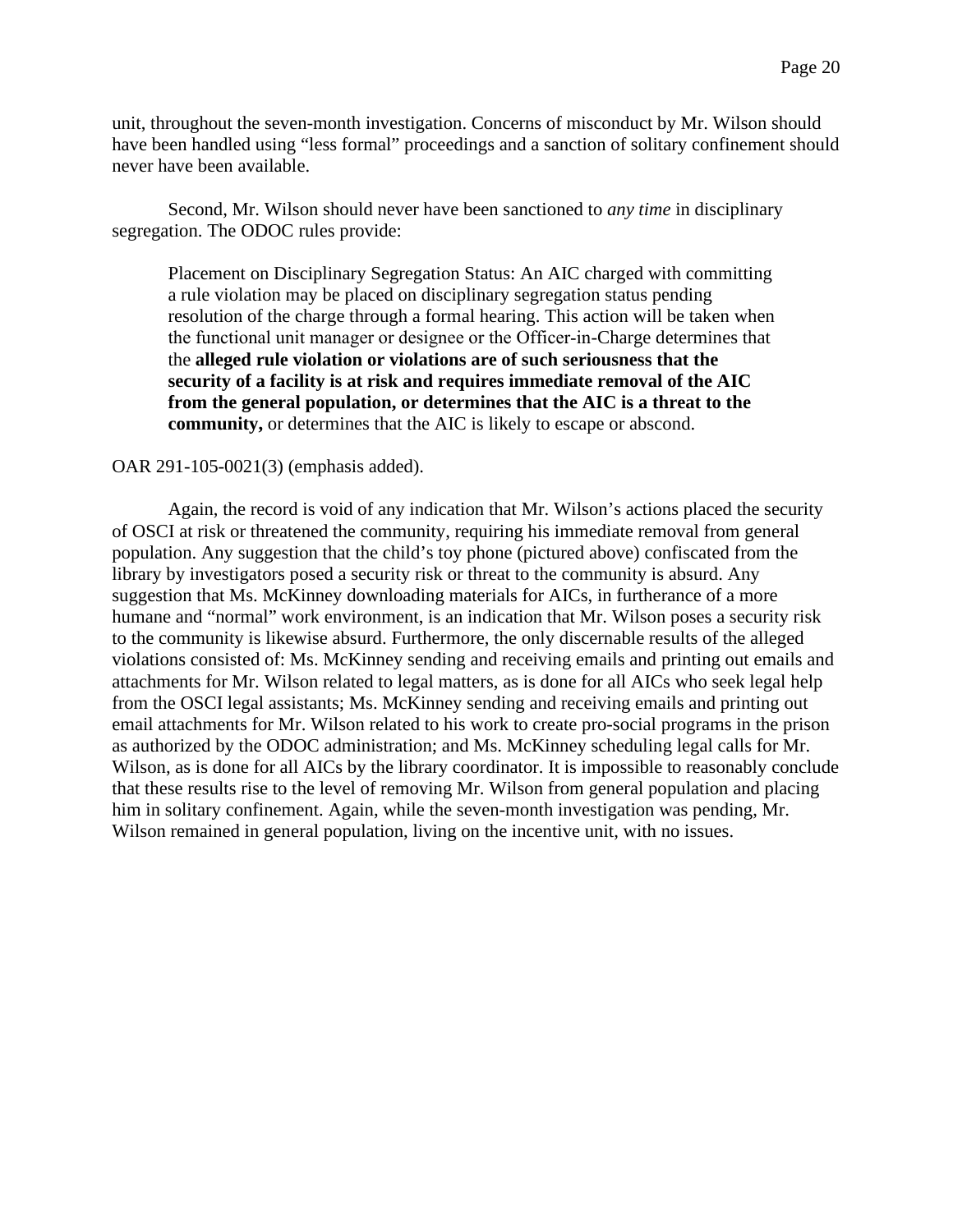ODOC also failed to comply with its rule that sanctions ordered for rule violations are to be "individualized" to the circumstances and the incarcerated person. The rule states, "adults in custody found in violation of the rules of prohibited conduct are issued individualized sanctions based upon the totality of circumstances (including . . . the adult in custody's behavior, strengths, and needs . . . ." OAR 291-105-0005(3)(c). In this case, a gratuitously punitive sanction was imposed despite the absence of any harm or threat, and without consideration of Mr. Wilson's exemplary record during his incarceration. Mr. Wilson not only has been misconduct-free for 30 years, he has been a model for all AICs in his commitment to serving others in his community, demonstrating that he is a compassionate individual of strong moral character. Under these circumstances, a sanction of even one day in solitary confinement is inconceivable.

Sanctioning Mr. Wilson to any time in solitary confinement is completely inappropriate, unjustified, and a clear injustice. Sanctioning Mr. Wilson to 120 days of solitary confinement, the maximum available sanction for a violation, is unconscionable – serving no purpose other than grotesque punishment for punishment's sake.

*"Even though I have interviewed the Dalai Lama, Maya Angelou and other prominent and inspiring figures, one of the most profound experiences for me personally has been to interview Mark [Wilson] and other spiritually-oriented men at OSCI. I believe Mark's story of transformation demonstrates the positive change, redemption and personal insights that we are all capable of...."*

–Khashyar Darvich, Producer-Director, Wakan Films, who filmed and interviewed Mark Wilson over a tenyear period for a documentary film about men who commit crimes as youth and have experienced transformation through a decades-long process of accepting and facing their crimes and dedicating themselves to a personal and spiritual practice of yoga and meditation.

## **Conclusion**

At every stage, this disciplinary proceeding has inflicted a series of harms upon Mr. Wilson that are wholly unwarranted and unjust, culminating in the grievous 120-day sanction of solitary confinement that he is now serving. ODOC removed Mr. Wilson from a longstanding, well-earned work assignment and launched an investigation based on information from a dubious source, a confidential informant reputed to have fabricated allegations against other AICs. At his hearing, Mr. Wilson was shackled and prevented from accessing the written materials he had prepared to defend himself. Then, ODOC issued guilty findings against Mr. Wilson without providing any factual basis to support them. Finally, despite lacking any evidence that Mr. Wilson represents a security threat, ODOC imposed the maximum possible sanction of 120 days in solitary confinement, showing a complete disregard for Mr. Wilson's exceptional record of ethical and pro-social behavior over the last 30 years. In doing so, ODOC failed to follow state law and agency rules designed to protect AICs from inappropriate punishments, and defied its pledge to treat AICs humanely through "the Oregon Way."

In the interest of justice, we request that the final disciplinary order issued against Mark J. Wilson on August 31, 2021 be vacated pursuant to OAR 291-105-0100, and that Mr. Wilson's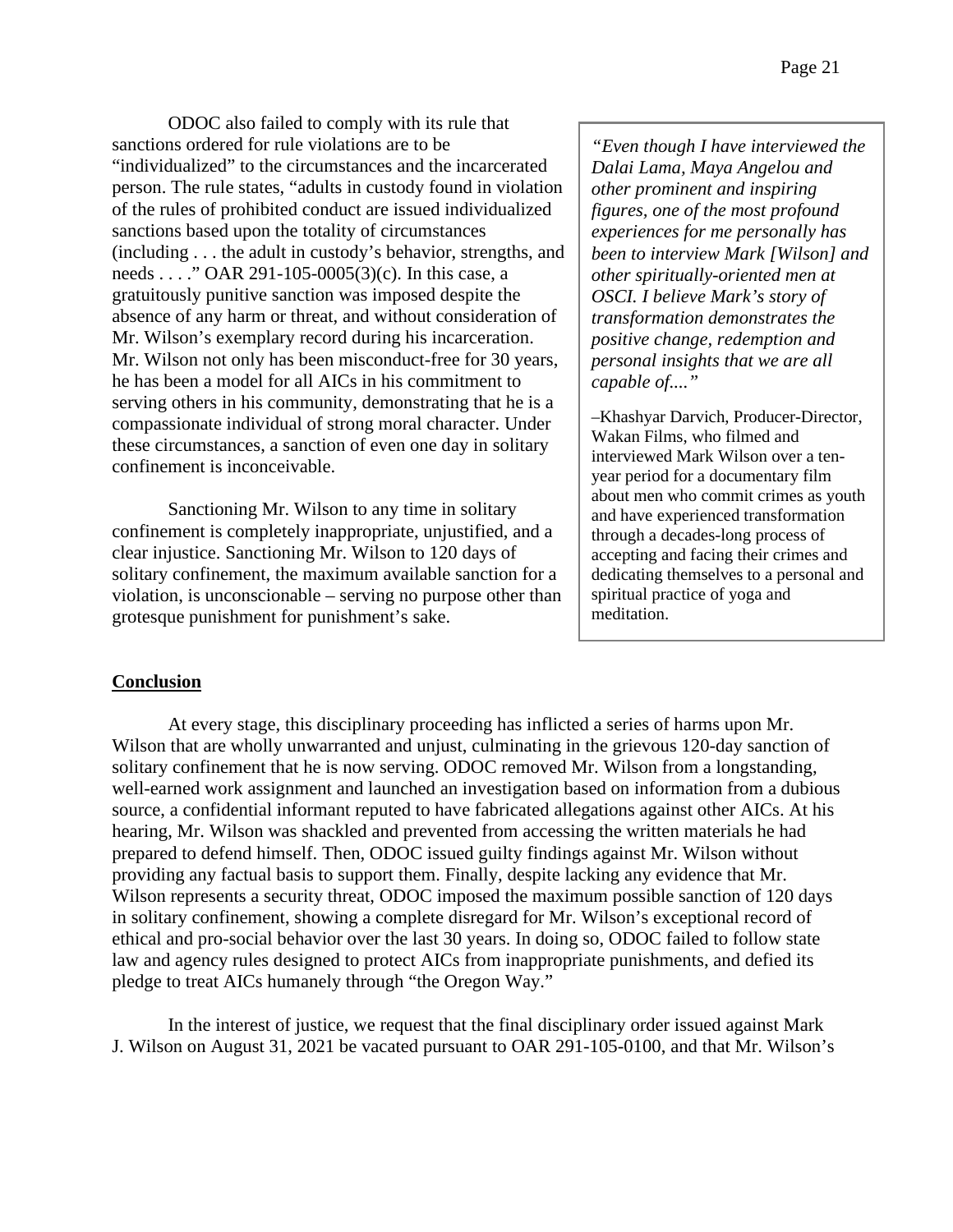status as OSCI be restored to its previous status, including his housing in the incentive unit in OSCI and his position as a legal assistant in the OSCI library.

Sincerely,

Julia Yoshimot

Julia Yoshimoto Attorney

 /s/ *Juan Chavez* Juan Chavez Attorney

Encl: Summary of Mark Wilson's Record in ODOC

cc: Colette Peters, Director, Oregon Department of Corrections Michael Dembrow, Oregon State Senator Mark Wilson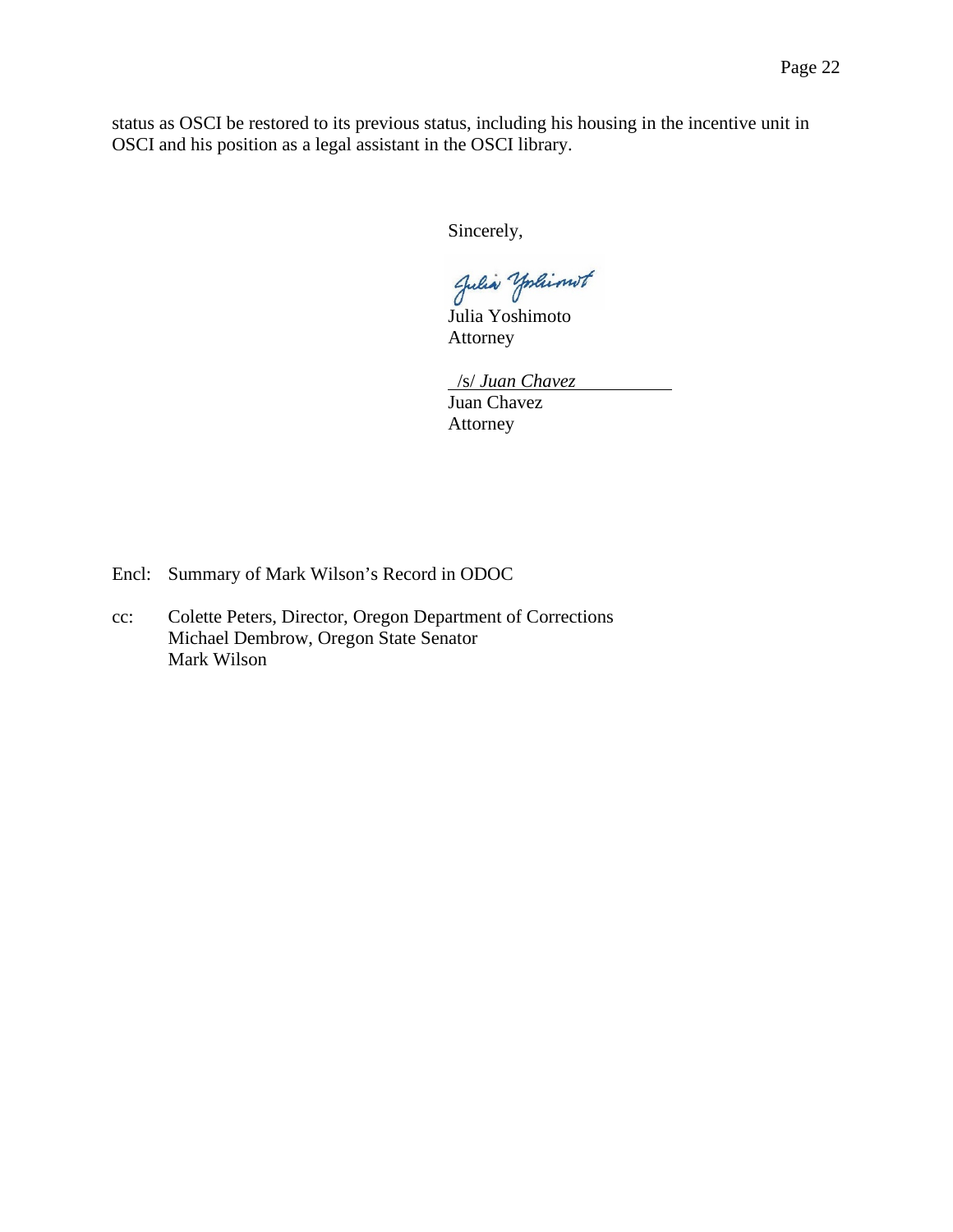# **Summary of Mark Wilson's Record in ODOC** 1988 to Present

## Treatment and Self-Improvement Programs

Completed hundreds of hours of counseling in more than 100 programs, from 1988 to the present, including:

| 1988 Nov $- 2010$ Oct   | Mental health treatment/counseling, 152+ months           |
|-------------------------|-----------------------------------------------------------|
| 1989 Mar - 1992 Oct     | Substance abuse treatment, 42 months                      |
| $1992 - 1993$           | Anger management counseling 12 months                     |
| 1995 Feb $-2004$ Sept   | Victim Awareness & Empathy Development Group, 108 months  |
| $2008$ Mar $- 2013$     | Insight Development Group, 60 months                      |
| $2008$ – present        | Empathy Development & Victim Awareness Group, 108+ months |
| $2010$ Jun $- 2014$ Apr | Violent Offender Group, 48 months                         |
| $2012$ Jan $- 2012$ Apr | Presence Process Addiction Recovery Class, 3 months       |
| $2015$ Oct – present    | Impaired Driver Impact Panels, 16+ months                 |

## Activities in Service to Others

Extensive commitment to serving others including but not limited to:

| $1988 - present$       | Legal assistant for other prisoners                                                                                      |
|------------------------|--------------------------------------------------------------------------------------------------------------------------|
| $1994 - 1998$          | Volunteer visiting room photographer                                                                                     |
| 1995 Feb $-2004$ Sept  | Co-founder and co-facilitator of a victim awareness and empathy<br>development group                                     |
| 1995 May $-$ 2004 Sept | Facilitator for crime prevention group of at-risk youth                                                                  |
| 1999 Feb $-2004$ Sept  | Hospice volunteer for 23 terminally ill prisoners                                                                        |
| 2000                   | Co-creator of a 90-day pilot victim awareness and empathy<br>development group for Josephine County Parole and Probation |
| 2000                   | Creator and facilitator of three-day for giveness seminar                                                                |
| $2000 - 2002$          | Co-facilitator of victim awareness panels                                                                                |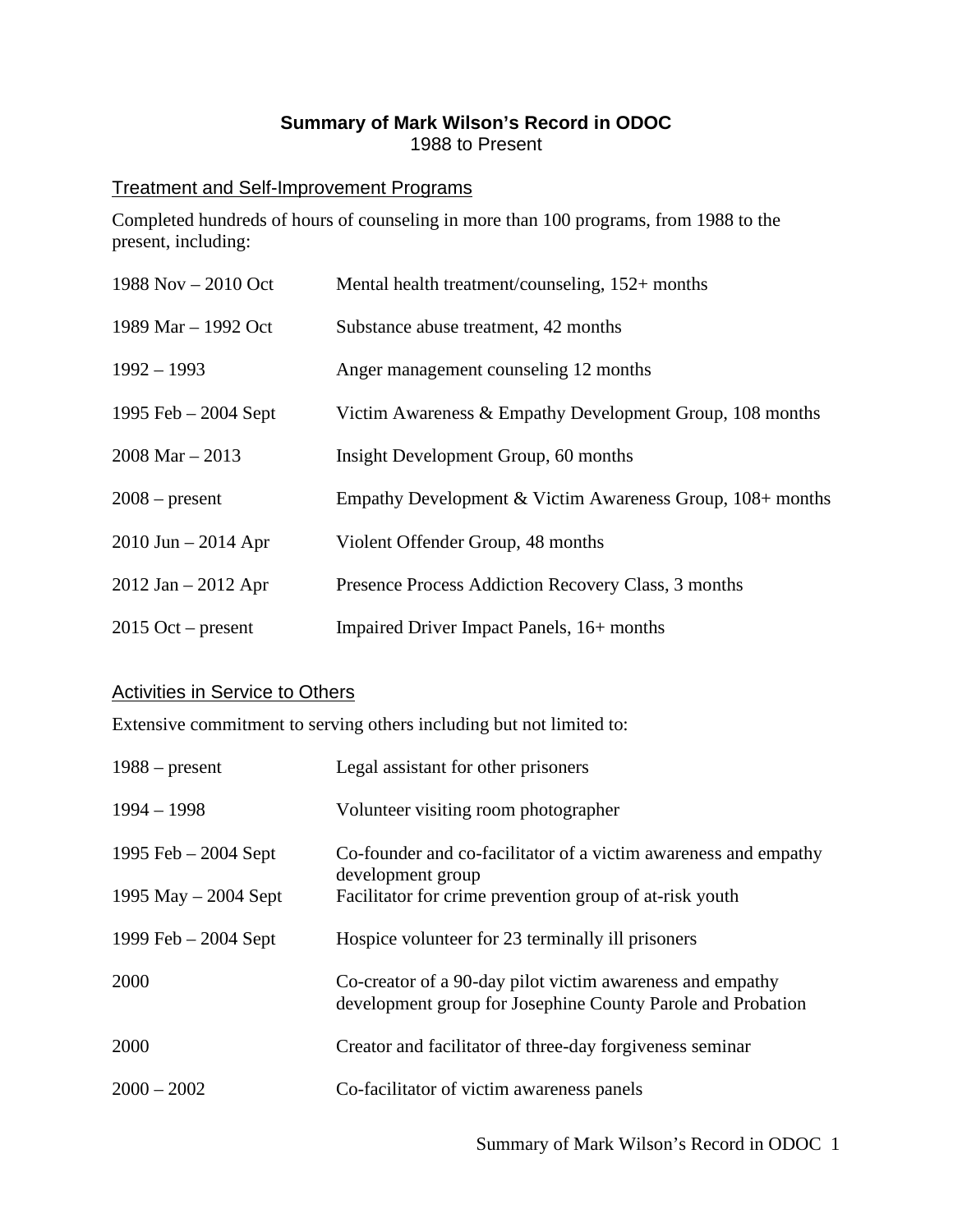| $2003 - 2009$            | Member of the Western Prison Project (nka Partnership for Safety<br>and Justice) Prisoner Advisory Committee and Legal Advisory<br>Committee                                                                               |
|--------------------------|----------------------------------------------------------------------------------------------------------------------------------------------------------------------------------------------------------------------------|
| $2005$ Jul $- 2008$ Jan  | <b>GED/ABE Tutor</b>                                                                                                                                                                                                       |
| $2008$ Mar $- 2013$      | Co-founder and co-facilitator of Insight Development Group                                                                                                                                                                 |
| $2008$ – present         | Co-creator and co-facilitator of an empathy development and<br>awareness group                                                                                                                                             |
| $2014$ – present         | Assist with University of Oregon's Prison Education Program to<br>advance and promote the program's credit and non-credit classes<br>and workshops in OSCI and ODOC                                                        |
| $2015$ Feb – present     | Co-founder of weekly Buddhist study group                                                                                                                                                                                  |
| $2015$ Aug – present     | Volunteer yoga and mindfulness instructor for prisoners with<br>developmental disabilities and severe mental illness                                                                                                       |
| $2015$ Oct – present     | Co-creator and co-facilitator of impaired driver impact panels                                                                                                                                                             |
| $2016$ Jun $- 2016$ Sept | Volunteer gardener in the OSCI garden                                                                                                                                                                                      |
| $2018$ Sept – present    | Co-coordinated stakeholder and community outreach meetings<br>with the Oregon Justice Resource Center; hosted over 40 state<br>leaders, on multiple days, at OSCI to educate them on the<br>experiences of juvenile lifers |
| $2018$ Sept – present    | Special Advisor to the Oregon Justice Resource Center                                                                                                                                                                      |
| 2019 Jun                 | Wrote A Guide to Preparing for Your Murder Review Hearing<br>published by the Oregon Justice Resource Center and distributed<br>by ODOC to prisons state-wide                                                              |
| $2019$ – present         | Co-creator and co-coordinator with the Oregon Justice Resource<br>Center of the Peer Support Program, a peer support mentorship<br>program for OYA youth transferring to ODOC custody                                      |
| $2019$ Jun – present     | Member of the Oregon State Legislature's Prison Education<br>Workgroup, led by Senator Michael Dembrow                                                                                                                     |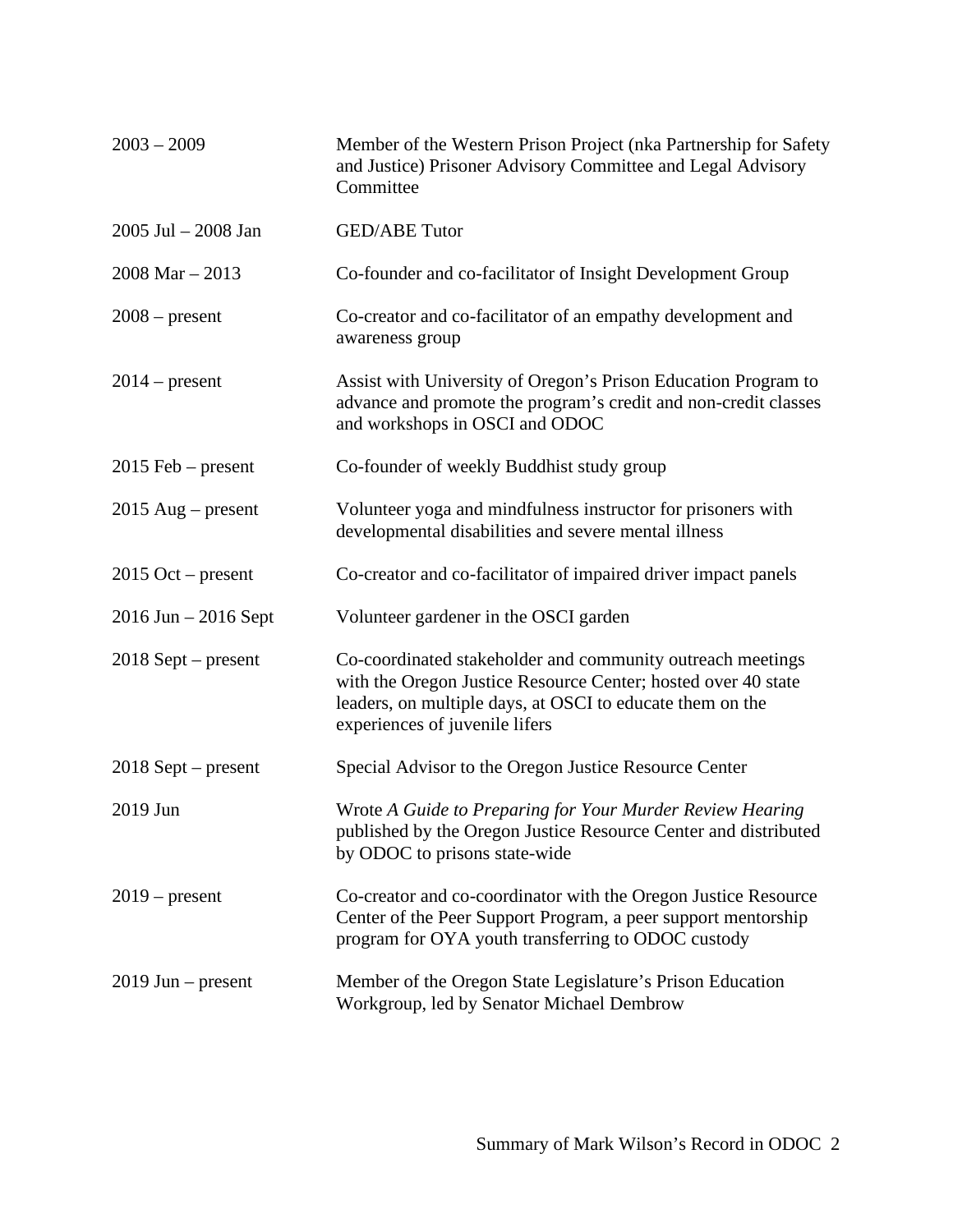# Charitable Giving

Commitment to charitable giving and coordinating fundraising efforts, which have raised more than \$11,000 for crime victims, children, and others in need, including:

| $1993 - 2004$ Sept      | Participated in six annual charitable races and donations for Make-<br>A-Wish Foundation                                                                                                      |
|-------------------------|-----------------------------------------------------------------------------------------------------------------------------------------------------------------------------------------------|
| 2004 Jun                | \$2,030 for burial expenses for former prisoner                                                                                                                                               |
| 2004 Sept & 2009 Oct    | \$1,372 for The Dougy Center for Grieving Children, Portland                                                                                                                                  |
| 2007 Aug $-$ 2009 Dec   | \$400, personal contribution, for the Sexual Assault Victims'<br>Emergency Medical Response (SAVE) Fund administered by the<br>Oregon Department of Justice Crime Victims' Assistance Section |
| $2008$ – present        | Participation in annual walkathon and donations for Gales Creek<br>Children's Diabetes Camp, American Foundation for Suicide<br>Prevention, Angel Tree                                        |
| $2009$ Apr $- 2009$ Oct | \$7,505.13 for counseling from three children who witnessed their<br>father murder their mother on March 16, 2009                                                                             |
| 2017 Oct                | Participated in American Red Cross Eagle Creek Fire Relief Fund,<br>total funds raised: \$1,000                                                                                               |

# Education and Vocational Training

Commitment to continuously furthering his education by participating in opportunities including:

■ Vocational Training

| 1989 Mar – 1989 Jul     | Print Shop Operations, Vocational Training Program                            |
|-------------------------|-------------------------------------------------------------------------------|
| 1999 $Apr - 1999$ Feb   | End of Life Hospice Care Training, 36 hours                                   |
| 1999 Feb $-2004$ Sept   | Monthly In Service Hospice Training                                           |
| 2000 Mar                | Basic Meditation Training, 30 hours                                           |
| 2001 Feb                | <b>Advanced Family Mediation Training, 12 hours</b>                           |
| 2005 Jun                | TELT – GED/ABE Education Tutor Training                                       |
| $2010$ Nov $- 2011$ Apr | Business Technology, Computer Aided Design<br>(AutoCAD) certification program |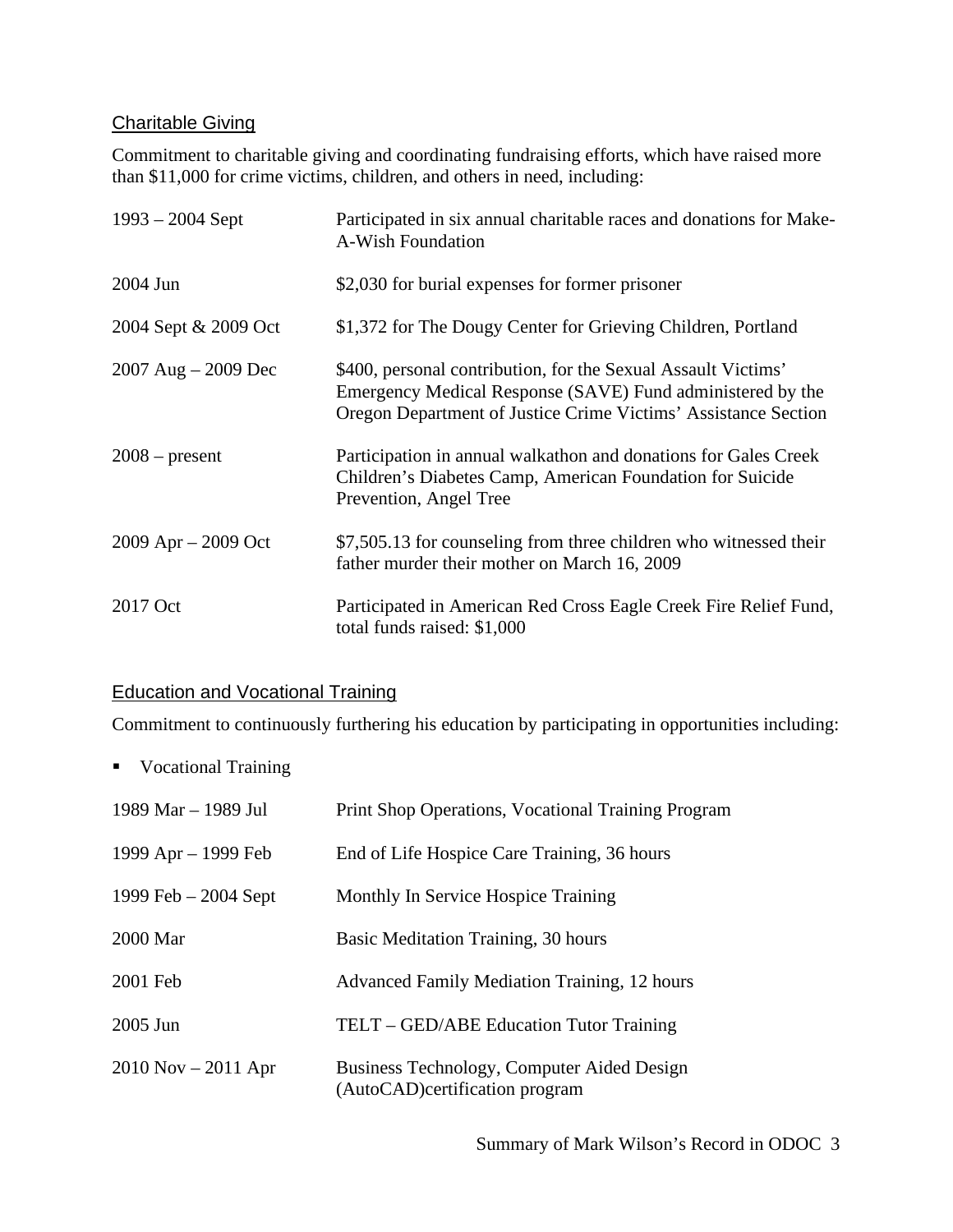| 2015 Mar                                | Protecting Human Research Participants web-based training course<br>from the National Institute of Health                                 |
|-----------------------------------------|-------------------------------------------------------------------------------------------------------------------------------------------|
| 2015 Aug $-$ 2016 Mar                   | Certified Yoga Instructor Training, 200 hours                                                                                             |
| <b>Higher Education</b>                 |                                                                                                                                           |
| 1988                                    | Completed half credit of high school and earned high school<br>diploma                                                                    |
| 1988 Fall                               | Began taking college-level course through Chemeketa Community<br>College                                                                  |
| 1995 Mar 17                             | Associates of Arts Degree, Chemeketa Community College, 3.52<br><b>GPA</b>                                                                |
| 2002-2003                               | Completed three law classes offered by Ohio University                                                                                    |
| 2017 Winter                             | Teaching Assistant, University of Oregon class Autobiography as<br>Political Agency II                                                    |
| 2017 Spring                             | Teaching Assistant, University of Oregon class Prison Narratives<br>and Social Change                                                     |
| 2018 Winter                             | Teaching Assistant, University of Oregon class Autobiography as<br>Political Agency                                                       |
| 2019 Jun 6                              | Bachelor of Arts Degree, Majoring in General Social Sciences with<br>a focus on Crime, Law and Society, University of Oregon, GPA<br>4.08 |
| 2020 Winter                             | Teaching Assistant, University of Oregon class Autobiography as<br>Political Agency; earned master's-level credit                         |
| <b>Institutional Employment History</b> |                                                                                                                                           |
|                                         | Held nine jobs during over thirty years of incarceration, including:                                                                      |
| <b>Corridor Orderly</b>                 | 1988 Jul $-$ 1988 Sept                                                                                                                    |
| Legal Assistant                         | 1989 Oct – 1990 Jun; 1991 Nov – 2004 Sept; 2012 Jul – 2021 Jan.                                                                           |

Mark Wilson has worked as a legal assistant throughout most of his incarceration. He finds this position the most rewarding because it is challenging and allows him to be of service to others in very meaningful ways.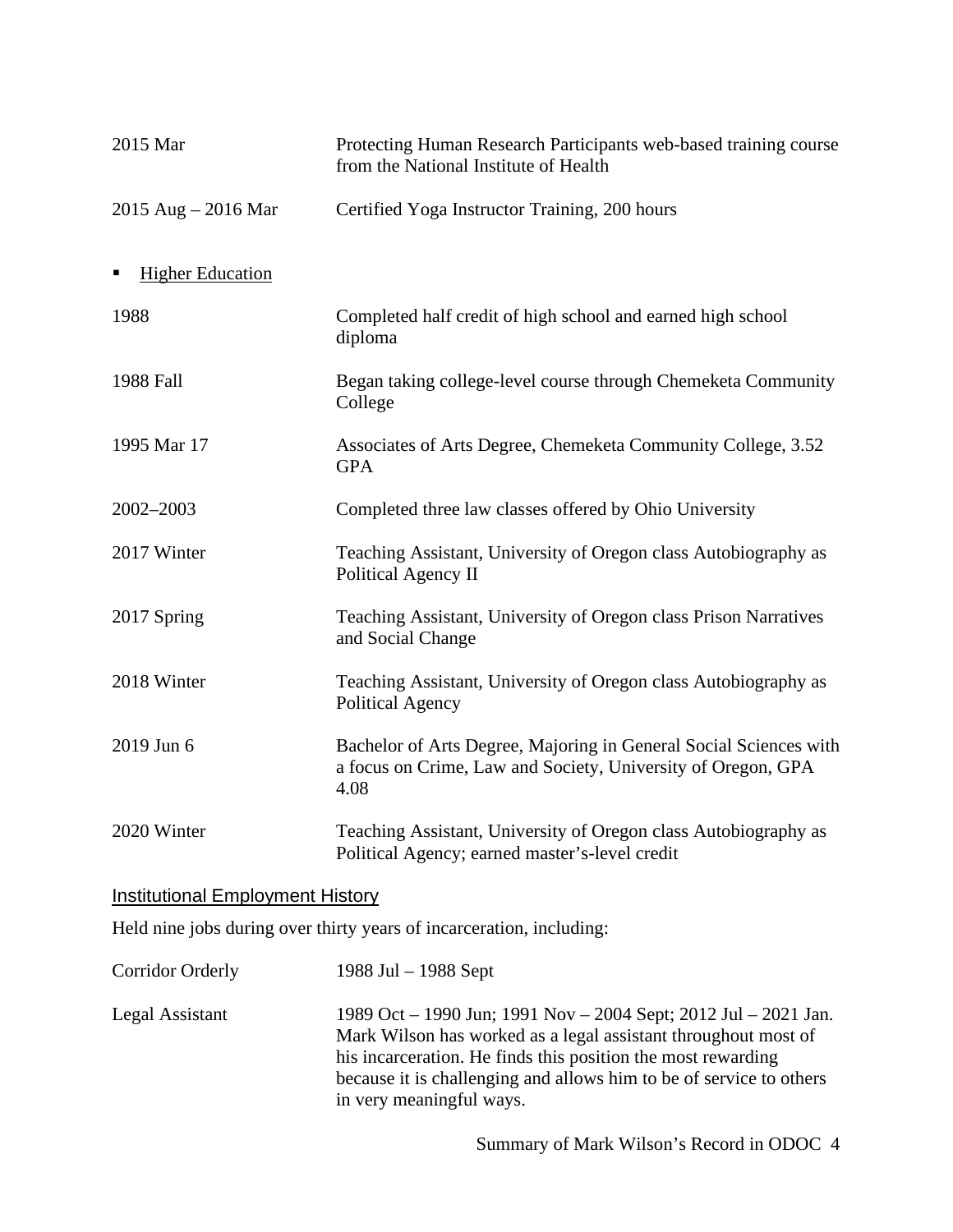| Legal Clerk                                              | 1989 Aug – Dec 1989; 2012 Feb – 2012 Jul |
|----------------------------------------------------------|------------------------------------------|
| UNIBASE Telephone<br>Operator/Data Entry                 | 1990 Aug $-$ 1991 Sept                   |
| Clothing Room Worker                                     | 2004 Oct – 2005 Jun                      |
| <b>Education Clerk</b>                                   | $2005$ Jun $- 2006$ Jan                  |
| <b>GED/ABE</b> Education<br>Tutor                        | 2005 Jul – 2008 Jan                      |
| <b>Engineering Support Unit</b><br><b>GIS</b> Technician | $2008$ Feb $- 2010$ Apr                  |
| Print $Shop - Pre-press$<br>Assembly                     | $2011$ Apr $- 2012$ Jan                  |

# **Publications**

Published a vast number of articles over the past 30+ years of incarceration, educating the public on criminal justice news and the experiences of incarcerated people.

| Catholic Sentinel, Portland, OR                                                                                               |                  |
|-------------------------------------------------------------------------------------------------------------------------------|------------------|
| Catholic Community Flourishes in Salem Prison                                                                                 | 1989 Apr 28      |
| Hoping the Padre Serves a Stiff Sentence                                                                                      | 1989 May 26      |
| Prisons Need Long-Term Planning                                                                                               | 1989 Jul 7       |
| Parable Brings Out the Rich Man in All of Us                                                                                  | 1989 Oct 6       |
| Murder is Murder No Matter Who Commits It                                                                                     | 1991 Feb 1       |
| Inmate Has Fond Memories; Best Wishes to Prison Chaplain                                                                      | 1999 Nov 5       |
| <i>The Printer's Northwest Trader, Portland, OR</i>                                                                           |                  |
| Rehabilitation Training, You Can Help                                                                                         | 1989 Aug 8       |
| Legal Assistant Today, Costa Mesa, CA                                                                                         |                  |
| Not Always Frivolous (Part 1)                                                                                                 | 1996 Jan/Feb     |
| Civil on the Side (Part 2)                                                                                                    | 1996 Mar/Apr     |
| <i>Prison Legal News</i> , Lake Worth, FL                                                                                     |                  |
| $\star$ Regular Contributing Writer<br>For a list of articles, visit www.prisonlegalnews.org and search for "Mark"<br>Wilson" | $1998 -$ Present |